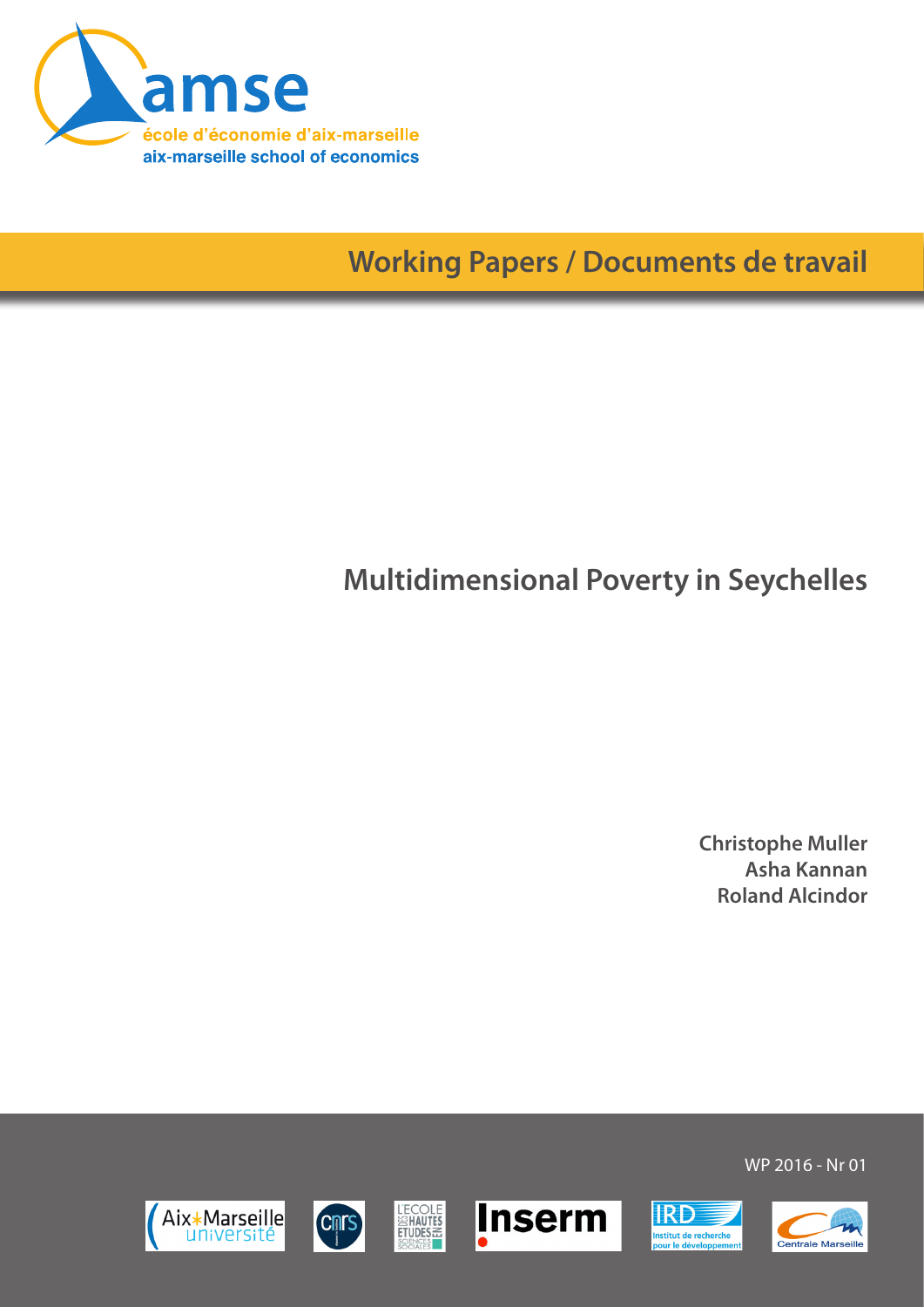# **Multidimensional Poverty in Seychelles**

Christophe Muller\*, Asha Kannan\*\*and Roland Alcindor\*\*

January 2016

#### **Abstract:**

The typically used multidimensional poverty indicators in the literature do not appear to be relevant for middle-income countries like Seychelles and can yield unrealistic estimates of poverty. In particular, the deprivations typically considered in such measures little occurs in middle-income economies. In this paper, we propose a new approach to measuring multidimensional poverty in Seychelles based on a mix of objective and subjective information about households living conditions, and on how these households view their spending priorities. The empirical results based on our new approach show that a small but non-negligible minority of Seychellois can be considered as multidimensionally poor, mostly as not being able to satisfy their shelter and food basic needs. Finally, the Seychelles social aid programs run by the Agency for Social Protection is poorly targeted whether evaluated in terms of multidimensional poverty or in terms of one-dimensional monetary poverty.

Keywords: Poverty, Multidimensional Wellbeing, Destitution, Seychelles

*<sup>\*</sup>* Professor, Aix-Marseille University (Aix-Marseille School of Economics) CNRS & EHESS, Centre de la Vieille Charité, 2, rue de la Charité, 13 002 Marseille, France. Christophe.muller@univ-amu.fr.,. and \*\* United Nations Development Programme, Victoria, Seychelles, Asha Kannan  $\langle$ asha.kannan@undp.org> and Roland Alcindor  $\langle$ roland.alcindor@undp.org>.

The authors are grateful to Pedro Conceicao, Chief Economist and Head of Strategy Advisory Unit, UNDP RBA and late colleague Sebastian Levine for the financial support and encouragement for this study and would also like to thank Simon Springett, UNDP Resident Representative for his comments on the draft.

The views expressed in the study are those of the authors alone and do not represent the official positions of UNDP. All errors remain the responsibility of the authors.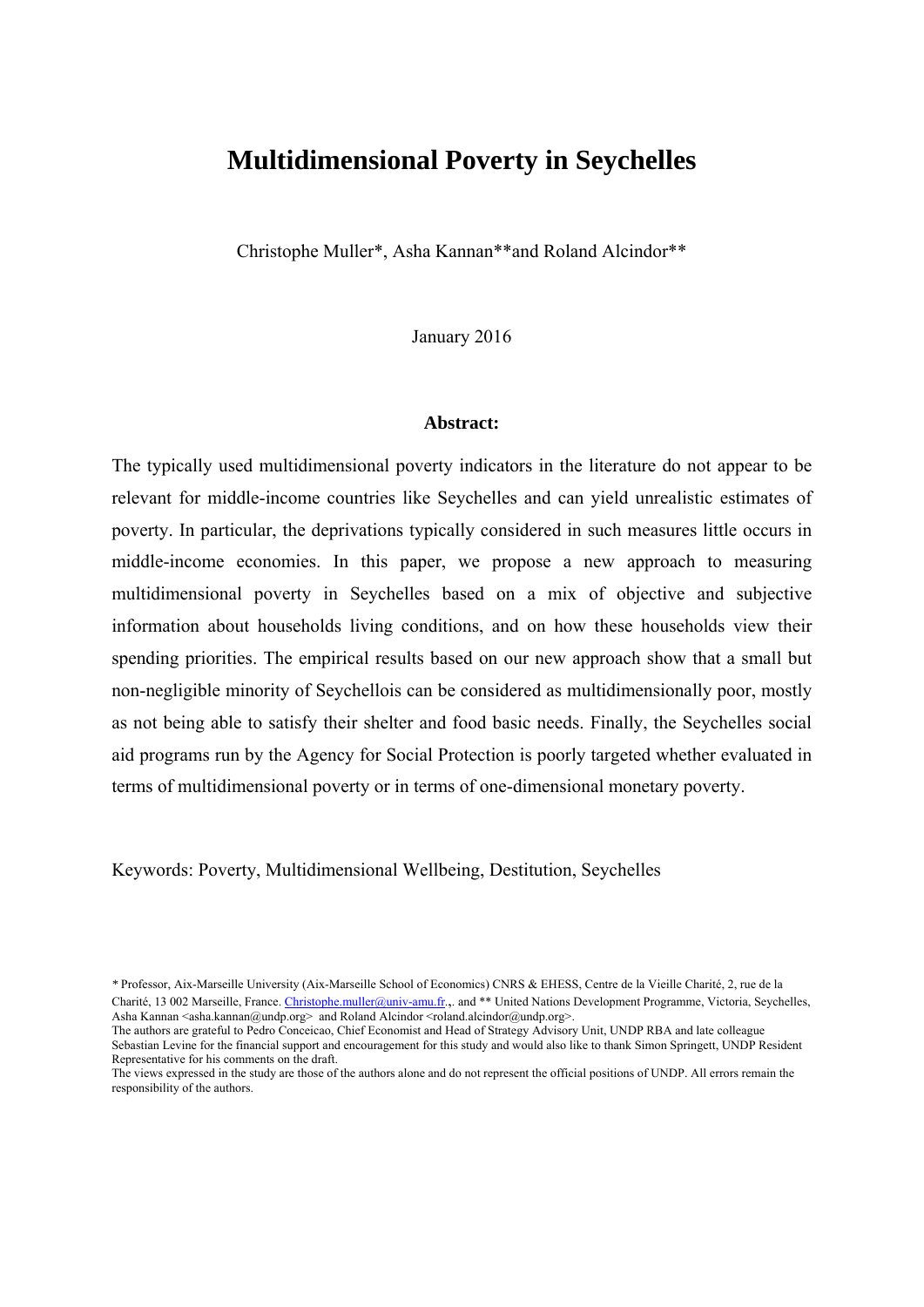### **1. Introduction**

Poverty measures focused on income and expenditures are widely recognized as not fully taking into account the extent and sensitivity of poverty<sup>1</sup>. Over the past decade, there has been a growing interest among researchers and policy makers in the concept of multidimensional poverty. This was spurred by the seminal work of Nobel Laureate Amartya Sen, which underpins the concept and measurement of human development. The writings of Sen and others drew attention to the multiple deprivations suffered by many of the poor and the interconnections between these deprivations and thus provided the normative basis for a multi-dimensional approach to poverty.

However, the multidimensional poverty measures used in the applied literature are based on diverse arbitrary methodological assumptions. In particular, the deprivations typically considered in such measures little occur in middle income economies. Our first contribution is to solve this shortcoming by using a mix of objective and subjective information, including the views of households about their priorities. This delivers credible figures for multidimensional poverty in Seychelles, with an incidence of multidimensional poverty not far away for the estimate of the monetary poverty rate. Our second contribution is to exhibit the main deprivations suffered by Seychelles households, as they themselves state them: shelter and food. We also provide detailed analysis of the components of multidimensional poverty in this context. Our third contribution is to reveal the dramatically low targeting performance of social programs in Seychelles, whether in terms of monetary poverty and multidimensional poverty.

We base our study on Sen's capability approach which views poverty as the lack of multiple freedoms that individuals value and have reason to value (Alkire 2007), and a review of the limitations of the typically used multidimensional poverty indicators. This paper argues for the use of a new approach for measuring multidimensional poverty in Seychelles which can

<sup>&</sup>lt;u>.</u> <sup>1</sup> Notably in Africa, for example with Ramessur (2009) who emphasizes the role of transport deprivation in urban poverty.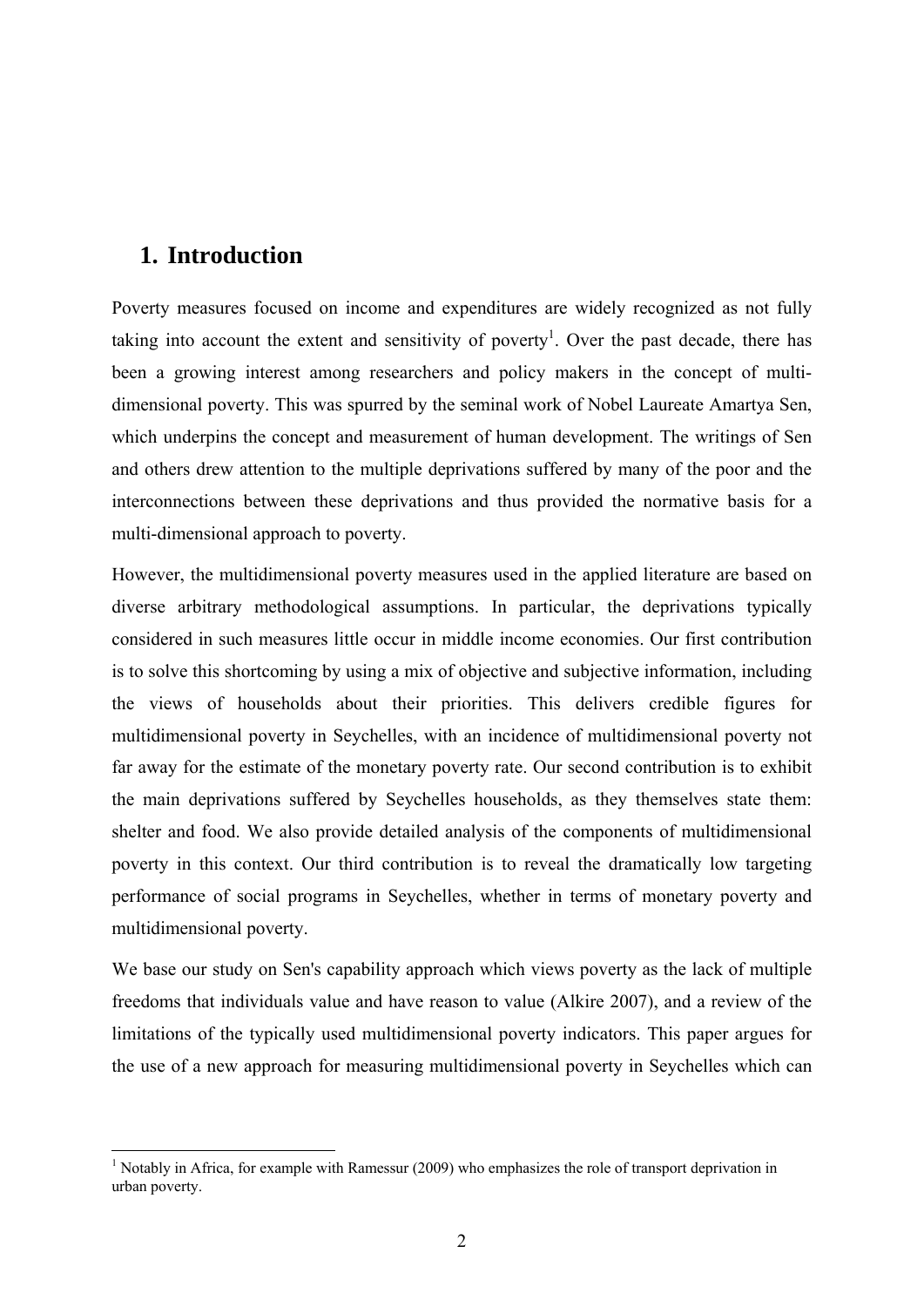influence the government's capacity to monitor and improve social protection programs and policies in Seychelles.

Seychelles is a small, open upper middle-income country with high standards of living and social indicators. It has a high gross national income (GNI) per capita of US  $$11,130^2$  and is classified as a high human development country (UNDP HDI Report, 2011). Seychelles had the highest Human Development Index (value of 0.773) in all of Africa in 2011 and ranked 52nd out of 187 countries. The country has already achieved most of the Millennium Development Goals (MDGs), including those relating to education, health, women's empowerment, and the environment.

While it is claimed that abject visible poverty does not exist in Seychelles, there are still pockets of relative poverty (MDG Status Report 2010). Results from the 2006-2007 Household Expenditure Surveys showed that 18% of Seychellois households were unable to meet basic calorie requirements. On average, 21% of households' income was spent on food purchases. According to the National Statistics Bureau, the food poverty line was set at SR 38.90 per day which was above US\$ 3. Thus, the absolute poverty line of US\$ 1.25 did not apply to Seychelles. However, it is quite likely that there would be very few (statistically negligible) persons, living below the set absolute poverty line. The minimum salary is set at SR19.50 (or US\$1.50) per hour for casual work or SR22.50 (or US\$1.75) per hour for a full day's work (MDG Status Report, 2010).

Seychelles is currently undergoing a transition from a welfare state to a market-based economy. As a small, open and service-based economy, it remains vulnerable to global economic shocks and variability in terms of trade, which affects tourist arrivals, the main source of foreign exchange earnings for the country. Following a huge balance of payments and debt crisis in 2008, Seychelles embarked on an IMF-supported comprehensive macroeconomic reform strategy. The bold fiscal reforms and fundamental exchange rate liberalization helped to restore macro-economic balance and stabilize the economy. However, several developments such as the downsizing of the public sector, higher inflation due to exchange rate depreciation and increase in the global food and fuel prices have all led to increase in the cost of living, while their impact on poverty is unclear.

The results of the May 2012 Living Conditions Survey, funded by UNDP, brought to attention the consequences of the latest food price hikes and the current global financial crisis

 2 In 2011; World Bank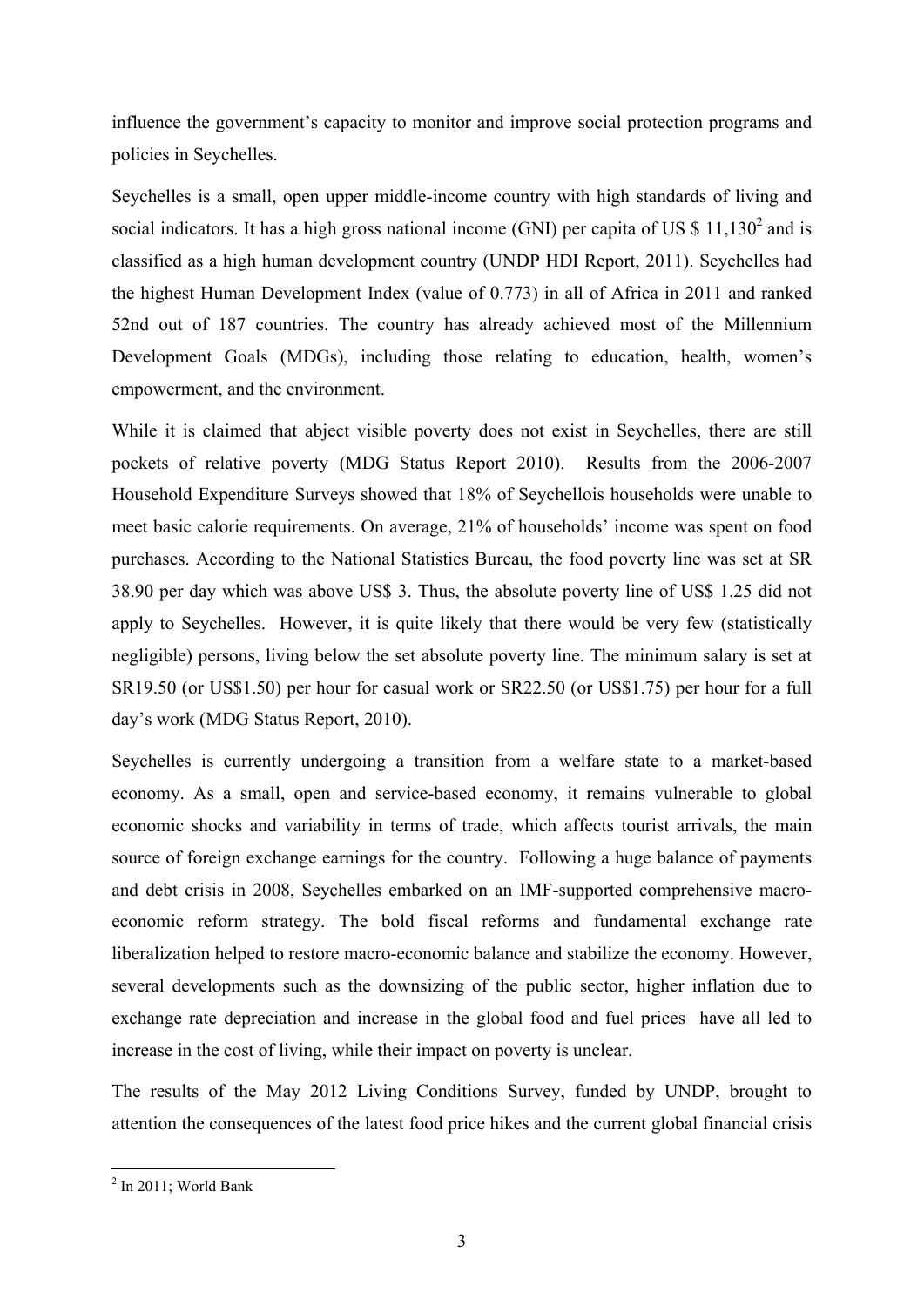for Seychelles. For example, it has been found that 43% of households consider the price hikes as the main shock they had to suffer in the last two years (The Living Conditions in Seychelles, UNDP 2012 report). Moreover, the consequences of these shocks have been found to affect diverse dimensions of household well-being and living conditions. For example, nearly 20% of the surveyed households say that they do not have enough income to satisfy their basic food needs. Moreover, natural linkages between different policy sectors emerge when considering this diversity. Government social programs are generally specialized to meet specific needs and support requirements of the population. In contrast, family issues, poverty, and gender issues are directly linked with social programs supporting unemployed single mothers – an important group for social welfare in the Seychelles. Seychelles has a generous social security system, though it is plagued by inefficient targeting of social transfers.

An Agency for Social Protection (ASP) was created in January 2012 by the Government of Seychelles by merging the Social Welfare Agency and Social Security. The Agency for Social Protection, is now directly funded by personal income taxes. However, the agency lacks information on its target population, and how to reach and support it efficiently. Capacity building and enhancing the ability of the ASP to provide an effective welfare system is a primary area of focus for the UNDP in the Seychelles. UNDP has been supporting reform of the social welfare system and modernization of the Social Welfare Agency.

Against the above, the motivation for this study has come from the need to better understand the nature and the extent of multidimensional poverty, and thereby assist the country in better targeting the poor and enhancing the efficacy of social programs in Seychelles. The Poverty Alleviation Committee is currently looking for guidance on to how to produce a national index of multidimensional poverty. They consider that the typically used global MPI does not fit the Seychelles context and needs. The Agency for Social Protection has also expressed concern about the use of indicators that cannot be adapted to the Seychelles context.

In Section 2 of the paper we discuss the methodology of the typically used global multidimensional poverty indicators and the reasons why they are not relevant for Seychelles. In Section 3, we present the methodology for a new multidimensional poverty index for Seychelles. In Section 4, we discuss the previous work carried out on diverse dimensions of poverty in Seychelles. The estimation results of the Seychelles multidimensional poverty indices are presented in Section 5. In Section 6, we discuss the results of gender disaggregated MPI. We report our estimation results of multidimensional targeting of the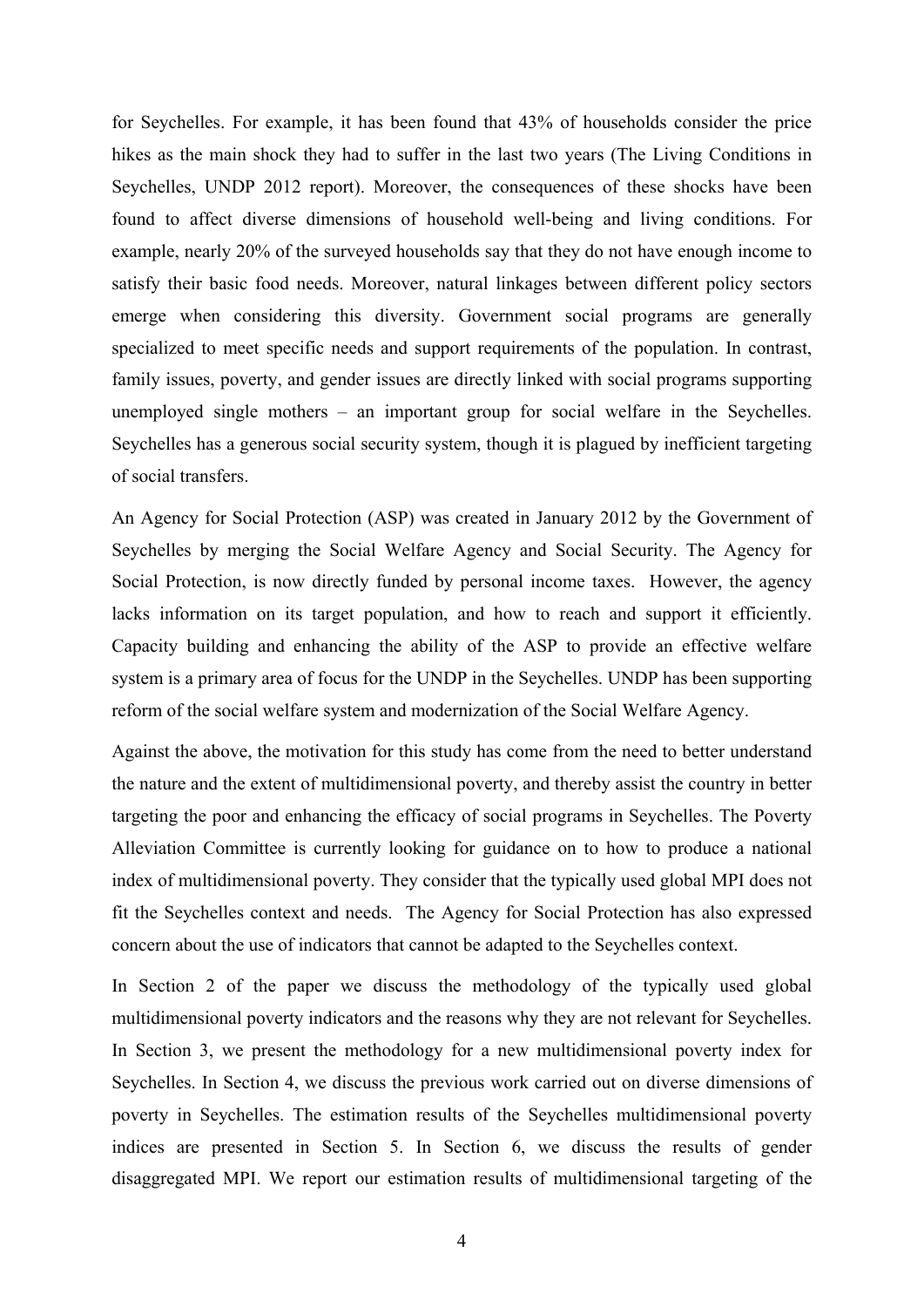social welfare programs in Section 7. In the last Section we conclude with a discussion of the implications of our findings for measurement of poverty and targeting of social welfare in Seychelles.

### **2. Methodology of Multidimensional Poverty Indices**

This section briefly describes and reviews the methodology for the Multidimensional Poverty Index (MPI) indicators and discusses the reasons why they are not relevant for an upper middle-income country like Seychelles.

### **2.1 Review of multidfimensional poverty indices**

Various measures of aggregate well-being have been used in poverty literature. Although, measures based on income dominate economic literature, many authors suggest that relative deprivation consideration  $3$  and multidimensional dimensions must be accounted for in poverty evaluations. It is often claimed that welfare measures solely based on income provide a distorted picture of the situation of the poor, notably for poverty comparisons across countries<sup>4</sup>.

Alkire and Foster (2007), Alkire and Santos (2010) and Belhadj (2012) propose 'Multidimensional Poverty Indices' that aggregate individual discrete poverty features into a synthetic 'individual poverty score'. These scores can then be aggregated at country level as it is finally a one-dimensional welfare index.

Alkire and Foster (2007) provided an alternative methodology for the measurement of multidimensional poverty and the identification of those deprived in multiple dimensions by proposing a new Multidimensional Poverty Index, which we denote AF-MPI.

The AF-MPI comprises of 10 indicators within three dimensions of Health, Education, and Living Standards. Within education, there are two indicators each weighted at 16.7%: "No one has completed five years of schooling" and "At least one school-age child not enrolled in school". Health also has two indicators weighted at 16.7% each: "At least one member is malnourished", and "One or more children have died". Living standards has six indicators, but carries equal overall weight in relation to the other dimensions as each indicator is weighted at 5.9%: "No electricity", "No access to clean drinking water", "No access to adequate sanitation", "House has a dirt floor", "Household uses "dirty" cooking fuel", and

<u>.</u>

<sup>3</sup> Desai and Shah (1988), Foster (1988), Sen (1983, 1997).

<sup>4</sup> Bourguignon and Chakravarty (2003), Atkinson (2003).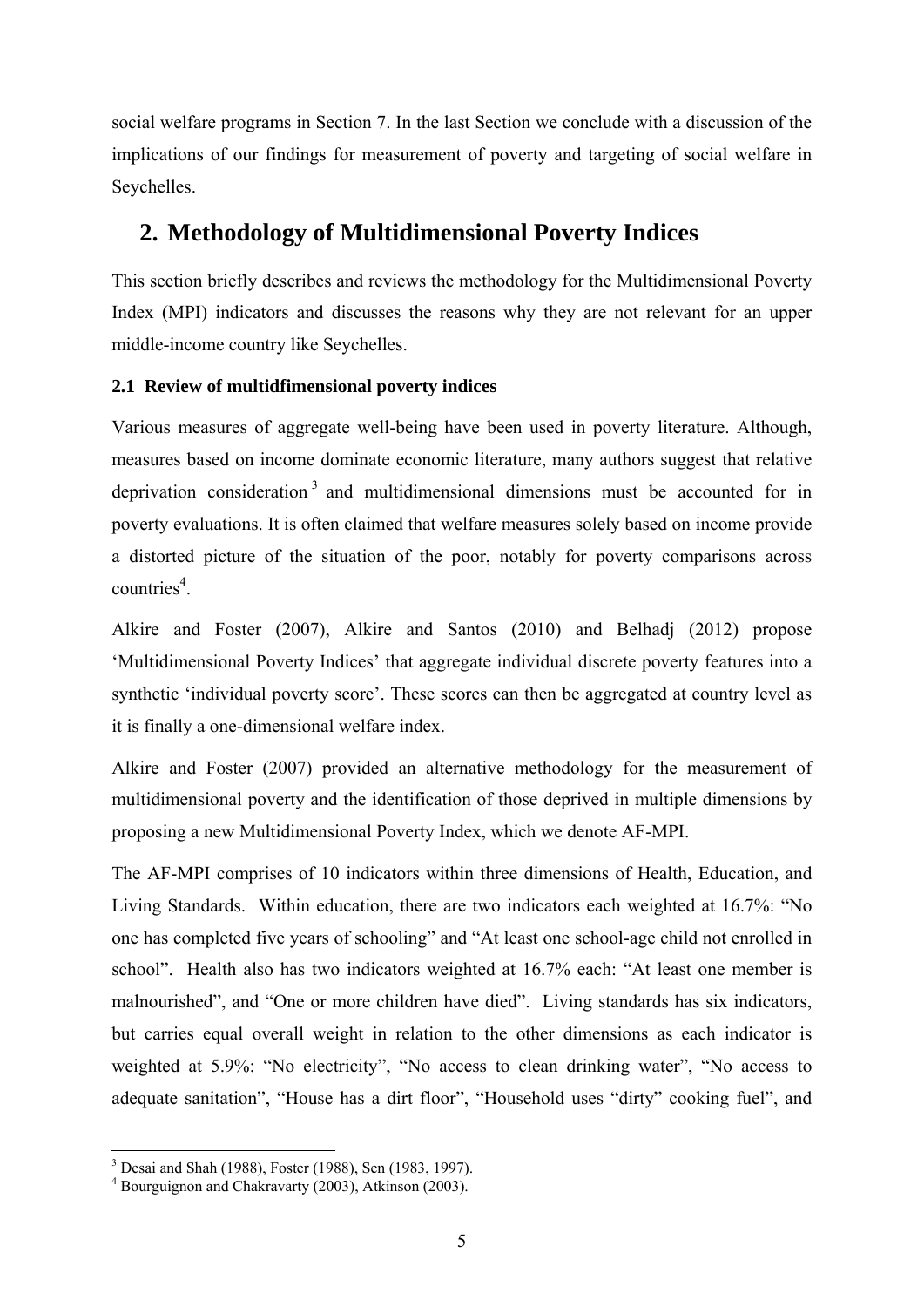"Household has no car and owns at most one of: bicycle, motorcycle, radio, refrigerator, telephone or television" (UNDP 2010).

The Alkire and Foster method has a dual cutoff point system in which each individual indicator has a deprivation cutoff point, and then the aggregate AF-MPI has a poverty cutoff point. If a household is deprived of 20%-33.3% of the weighted indicators it is considered to be at risk; if deprived of 33.3% or more of the weighted indicators, it is considered to be multidimensionally poor; and lastly if a household is deprived of 50% or more of the indicators it is considered as severely multidimensionally poor (UNDP 2011). The results of the MPI are then reported using the Foster-Greer-Thorbecke poverty measures (Foster, Greer & Thorbecke, 1984, denoted FGT); estimates are given representing the poverty headcount (estimated total poor population), and the poverty severity (depth of poverty of the average poor person).

The AF-MPI was incorporated in the UNDP's Human Development Reports for the first time in 2010 following the work of the Oxford Poverty and Human Development Initiative, and the UNDP's Human Development Report Office. The AF-MPI is the successor to the Human Poverty Index (HPI) that was used from 1997, but with some notable methodological improvements. Whereas the HPI was calculated using national averages, the AF-MPI uses household level data for estimates. This has the added benefit of allowing identification and estimation of the poor at the national, regional, group, or household level.

On the other side of the analytical spectrum, sophisticated country welfare comparisons can be performed by assuming large degrees of generality and diversity in the design of decision criteria. In particular, stochastic dominance techniques have been proposed to encompass broad sets of opinions about the poverty criteria (e.g., Atkinson and Bourguignon, 1982, Muller and Trannoy, 2011).

However, the typically used multidimensional poverty indicators in the literature do not appear to be relevant for middle-income countries like Seychelles and even yield unrealistic estimates of poverty. Indeed, in Seychelles the general living conditions are good and almost nobody or very few people are found to be living in a shack, having an outdoor toilet, having a house with dirt floor, or malnourished children. This is not to say that poverty is not a matter of concern to Seychelles households, particularly after the IMF-supported structural adjustment programme and the ongoing global and Euro-zone crisis. Many people have lost their employment, their purchasing power has dropped with rising prices, and social problems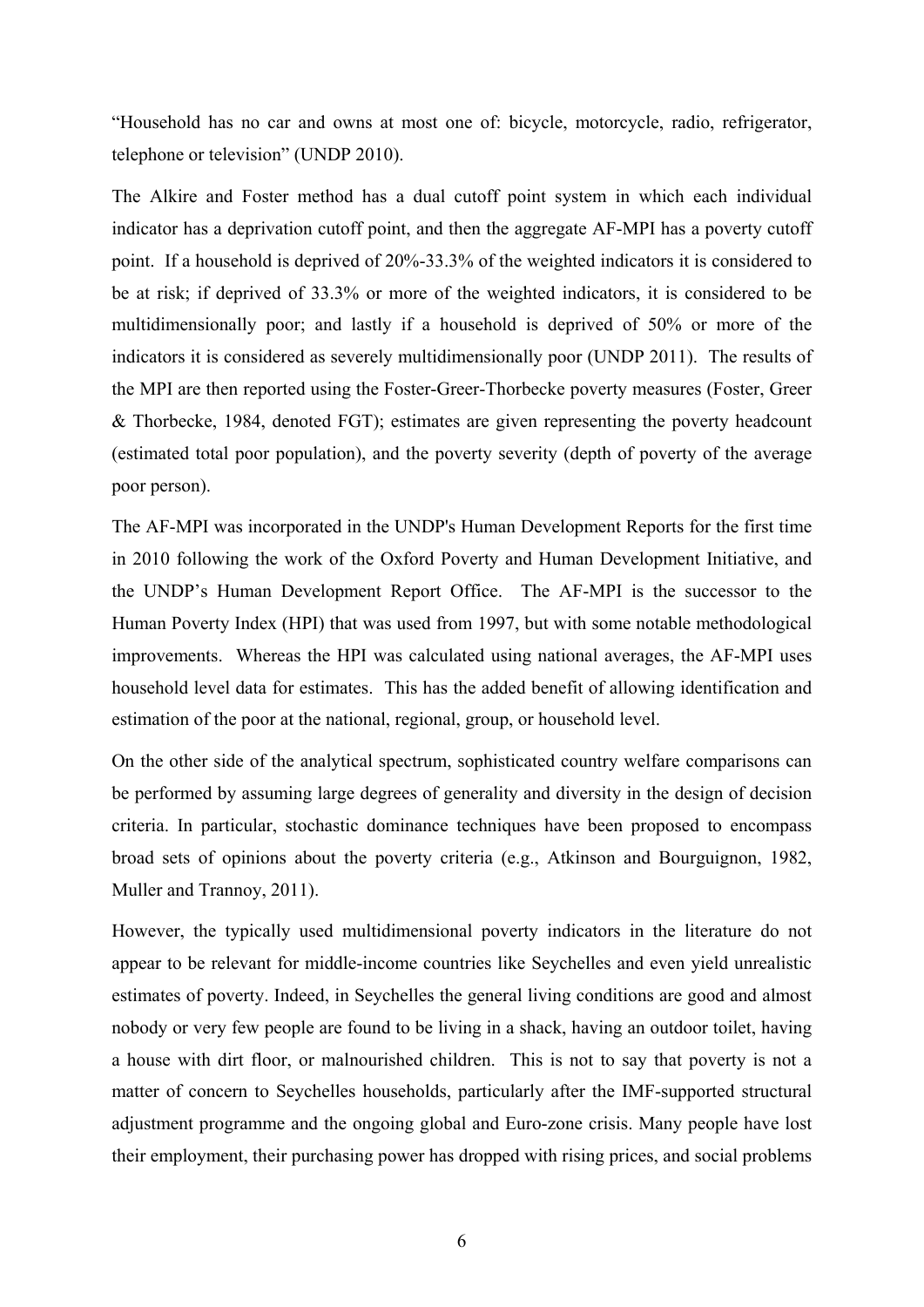are on the rise. Also, explicit requests for multidimensional approaches to welfare have been voiced by government agencies (Agency for Social Protection, 2012). Clearly, more appropriate indicators of multidimensional poverty are needed that would better reflect the concerns and living conditions of Seychelles households.

A general concern in the literature about multidimensional poverty is the arbitrariness in the choice of attributes. Researchers like Ravallion (2011) have raised concerns about the arbitrariness of hypotheses and would rather prefer adding attributes than adding deprivation indices, or considering dimension-specific indicators and favour the utility-consistent poverty measures. Second, the weights used to construct the scores in the AF-MPI are also considered to be arbitrary. Although, a lot of different ways to derive the weights have been suggested in literature, there is no consensus. The most popular approach is to have equally weighted dimensions. This neglects the obvious fact that some deprivations are much more important than other ones.

The typical approaches to measuring multidimensional poverty are denoted through the Intersection approach (a person is poor in all the poverty dimensions) and the Union approach (a person is poor in at least one of the poverty dimensión). However, in middle-income countries like Seychelles, when considering more than two or three dimensions, the Intersection approach yields an estimation of poverty rates equal to zero or almost zero, while the Union approach yields estimates of the majority of the population being poor, which is grossly counterintuitive for these countries.

The typical application of the Alkire and Foster method (AF-MPI) in these countries meet with other problems. The typically used wellbeing indicators for each dimension correspond to almost zero population of destitute households, at least that is the case in Seychelles for 9 of the 10 basic indicators. This would correspond to almost zero poverty, which is not factually correct and therefore of little practical relevance as a social indicator for Seychelles. Moreover, the notion of poverty developed is intimately connected to counting dimensions, which is perhaps a debatable way of defining it. Finally, there is some arbitrariness in various steps (choice of the dimensions, weights for each of the dimensions, poverty thresholds) suggesting that the results too may be arbitrary.

Various policy-makers, officials and experts in Seychelles considered the used AF-MPI as not relevant or useful for the country. One reason is that for many of the selected attributes/indicators, almost no Seychelles household can be found destitute. They have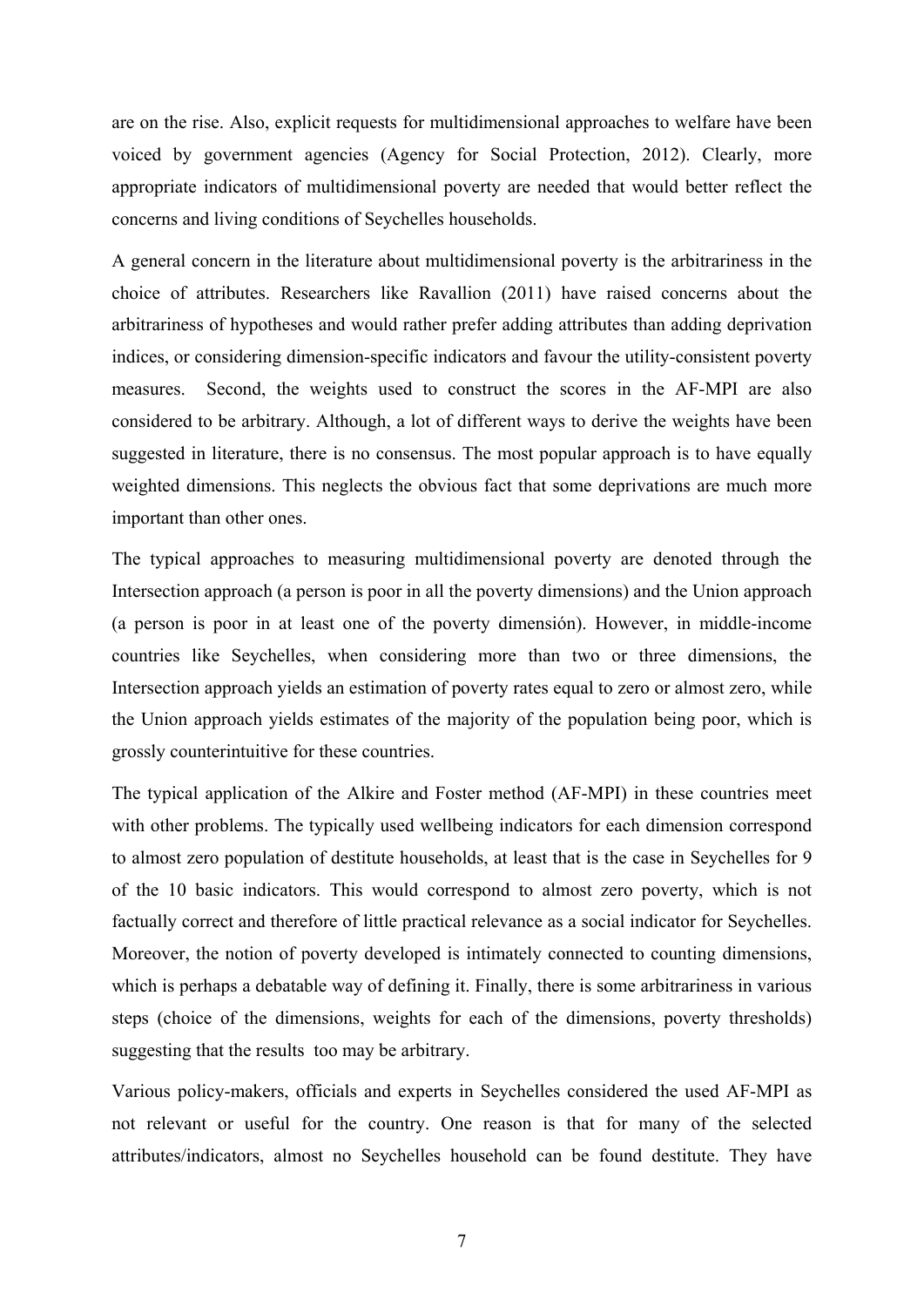highlighted the need for a multidimensional poverty measure which better reflects the concerns and living conditions of Seychelles households.

In this context, our strategy is to take advantage of a new data collection instrument developed for Seychelles, the 'Living Condition Survey', which provides subjective, though relatively reliable, information about the unsatisfied needs of households in diverse welfare dimensions (Muller, 2012a, b) and is now the basis of the multidimensional poverty index for Seychelles. We denote the new indicator merely 'MPI'.

#### **2.2 Methodology of the MPI**

In this Section we discuss the methodology for the multidimensional poverty index in several steps: (1) Selection of the welfare dimensions, (2) Specification of the observed welfare variable for each dimension and the corresponding individual deprivation indicators, (3) Definition of the set of the poor, (4) Specification of the aggregation function of the individual deprivation indices.

#### **2.2.1 The Selection of the Welfare Dimensions**

A major issue in the context of choosing multidimensional indicators is selecting the most contextually relevant welfare dimensions to consider. The selection should be based on the following considerations. First, the basic dimensions must be meaningful and recognized as central to the definition of poverty. This, for example, is the case for income and health status. Second, quality and availability of data are crucial. There is no use, at least for policy guidance, to develop theories on indicators that cannot be calculated in practice. Finally, one should only incorporate dimensions for which non-negligible poverty has been observed. This is particularly important for Seychelles where many typical deprivation indicators would yield negligible estimates.

The choice of indicators (those embodying command over well-being and those directly delivering well-being) is an important consideration for MPI. In principle, welfare attributes should be intrinsically good and directly deliver well-being or utility. In practice, some variables used as welfare attributes, starting with income and perhaps education, rather represent command over commodities, while other variables produce well-being directly. There are additional reasons to exclude income as a welfare dimension in this study. First, the country has already produced extensive data on income-poverty, more accurately 'living standard poverty' for the poverty profile of Seychelles (Muller, 2011). Second, the monetary information that was used for poverty profile was extracted from the 2005-06 Household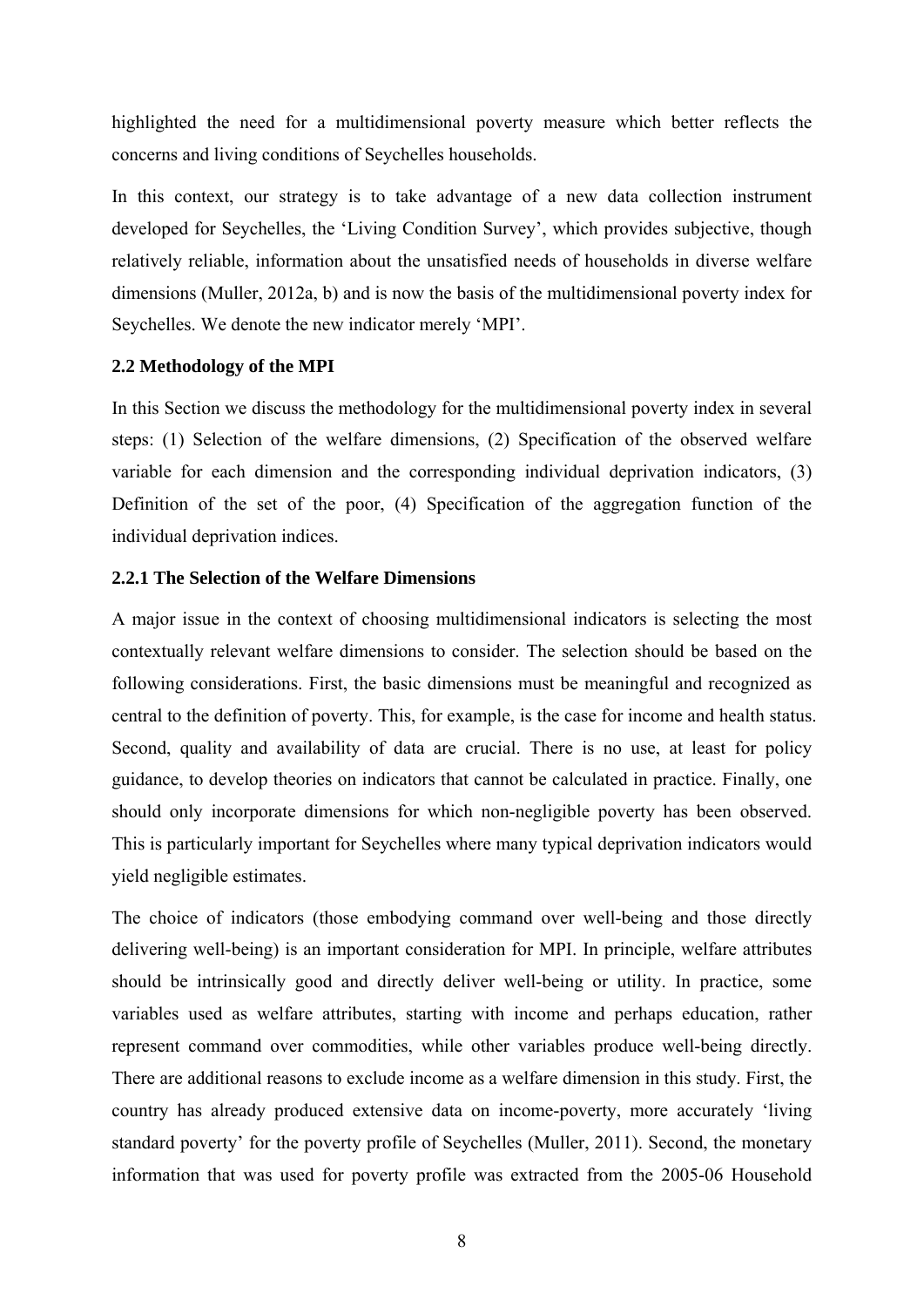Budget Survey. As these data are rather old, we prefer to base most of our analysis on the 2011 Living Conditions Survey. However, this survey data does not include precise income or consumption expenditure information, which is also the case for many 'poverty alert surveys'.

For estimating the welfare dimensions we consider a population of n individuals. Individual i is characterised by n-row vector of welfare attributes,  $x_i$  which corresponds to m nonnegative numbers. We consider that all the attributes are non-negative as is generally the case in applied work. The row-vector  $x_i$  is the i<sup>th</sup> row of matrix X in M<sup>n</sup> that is the set of all n x m matrices of nonnegative numbers. Let  $x_{ij}$  be the quantity of the welfare attribute j possessed by individual i.

Matrix X is a convenient notation as each of its columns provides the information on the distribution of a specific welfare attribute in the population. Let  $x^j$  be the  $j^{\text{th}}$  column of X. It describes the distribution of the  $i<sup>th</sup>$  attribute.

Consider for example the following sub-matrices. Let  $x^1 = (x_{11}, x_{12}, x_{13}, x_{14}, x_{15})$  that describes the column vector of shelter endowment for a population composed of  $n = 5$ individuals;  $x^2 = (x_{21}, x_{22}, x_{23}, x_{24}, x_{25})$ ; the corresponding vector of food consumption; and  $x^3 = (x_{31}, x_{32}, x_{33}, x_{34}, x_{35})$ ; the corresponding vector of health statuses. The matrix X, composed of all the  $x_{ij}$ , with i from 1 to 3 and j from 1 to 5, describes all these three welfare attributes for all the individuals in the population. In particular,  $x_i = (x_{i1}, x_{i2}, x_{i3})$  shows the shelter, food and health attributes characterising the welfare of individual i, for i from 1 to 5.

We now need to define formally the poverty lines and deprivation notions. Let z be the mvector of the m dimension-specific poverty lines  $(z_j, for j = 1,..., m)$ . An individual is said to be 'poor in the j<sup>th</sup> attribute' if  $x_{ij} < z_j$ . She is non-poor if  $x_{ij}$  is greater or equal to  $z_j$ .

#### **2.2.2. Definition of the Poor**

The poor have been variously defined in the literature on MPI. In a one-dimensional poverty analysis, a person is deemed poor if she/he falls below a pre determined poverty line. In multidimensional approaches, some economists (DasGupta, 1993) have indicated that to be poor a person has to be deprived in all dimensions (the 'Intersection' approach). However, a limitation of this approach is that even with a few dimensions, it leads to a very small number of people categorised as poor based on actual data. Moreover, one would like to deal with households who may not have a very low income but may be considered as poor based on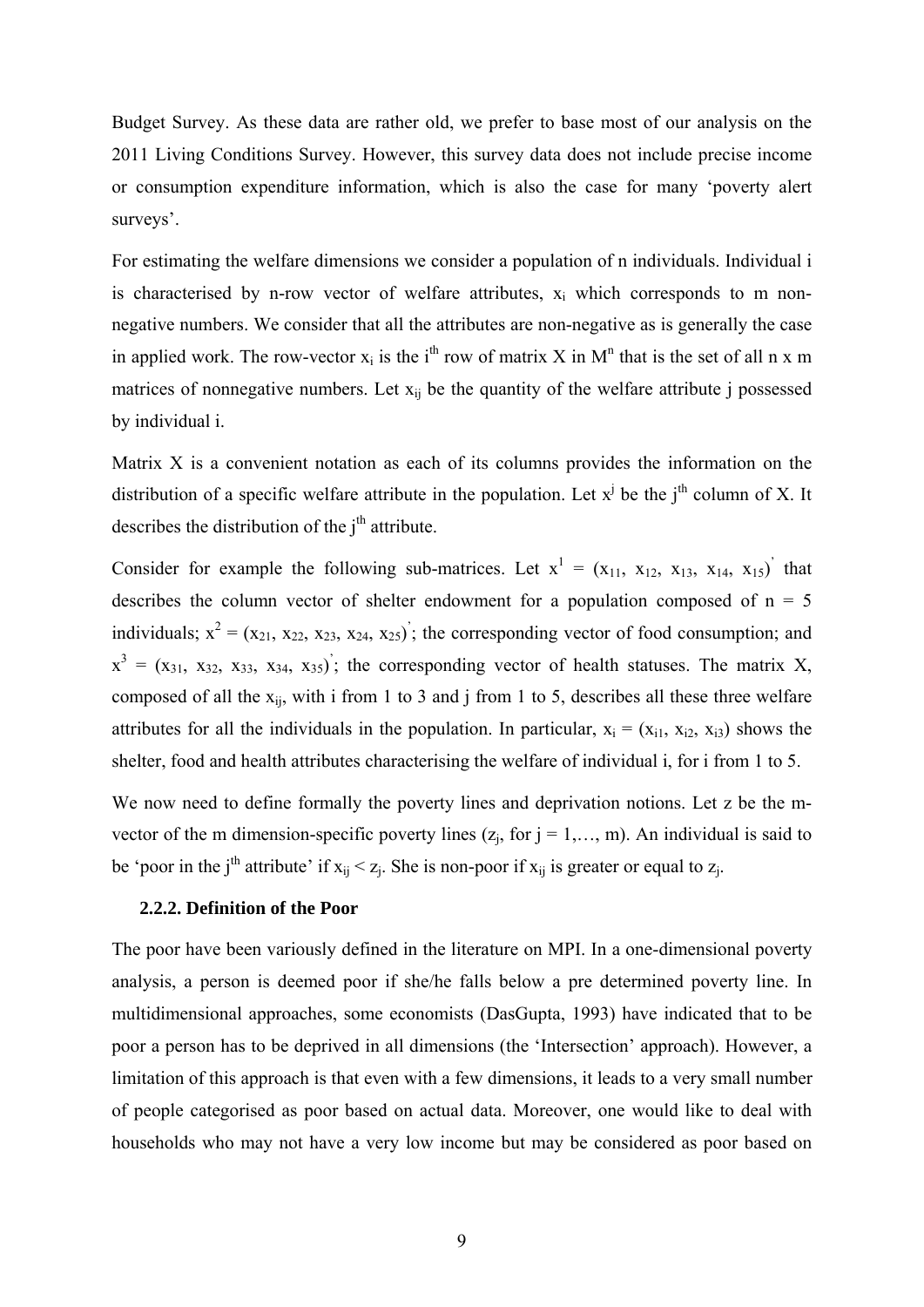other grounds. One of the main justifications for constructing multidimensional indicators is to identify the deprived households who would pass a means test.

Alkire and Foster (2011) propose to define as poor a household who is deprived in more than a given number of dimensions. Bourguignon and Chakravarty (2003) propose to consider instead that a person is poor if she/he falls below at least one of the dimension-specific poverty lines (the 'Union' approach). We follow their approach, while only for the dimensions corresponding to the main priorities.

# **3. A New Multidimensional Poverty Index for Seychelles**

We now present a new approach to multidimensional poverty that solves some of the problems discussed above. To summarise, for our proposed new methodology for Seychelles the idea is: (1) to base the identification of the poor on the highest stated priorities by the monetary poor households, (2) to aggregate all the dimensions according to their priority percentages in household responses, (3) to propose an aggregation formula. The shortcomings mentioned earlier with existing methodology are addressed by using the selfstated priorities of Seychelles households.

While several alternative methods for computing weights for MPI have been proposed by researchers, one way of specifying the priority weights is to account for explicit statements of households in the population, which we have adopted for our study. For example, the percentage of households stating a given priority could be used as a natural of way of specifying weights. This has the advantage of providing non-arbitrary weights.

The data that is used to calculate the proportion of households for each priority for this study is drawn from the answers to the question 'On what would you spend a small additional sum of money?' However, as we want to have a criteria reasonably representative of the general population of the poor, we only use the answers for the income-poor households, as defined by comparing their 1996 per adult-equivalent total expenditure with the Seychelles national poverty line deflated to correspond to 2012.

We propose using the 'priority discounting' of deprivations, which has the advantage of reducing the extent of the Union approach head count index, often found excessive (for example, 42 % with 5 dimensions in Seychelles). Doing so also makes less dramatic the omission of one or several dimensions in the index due to observation obstacles.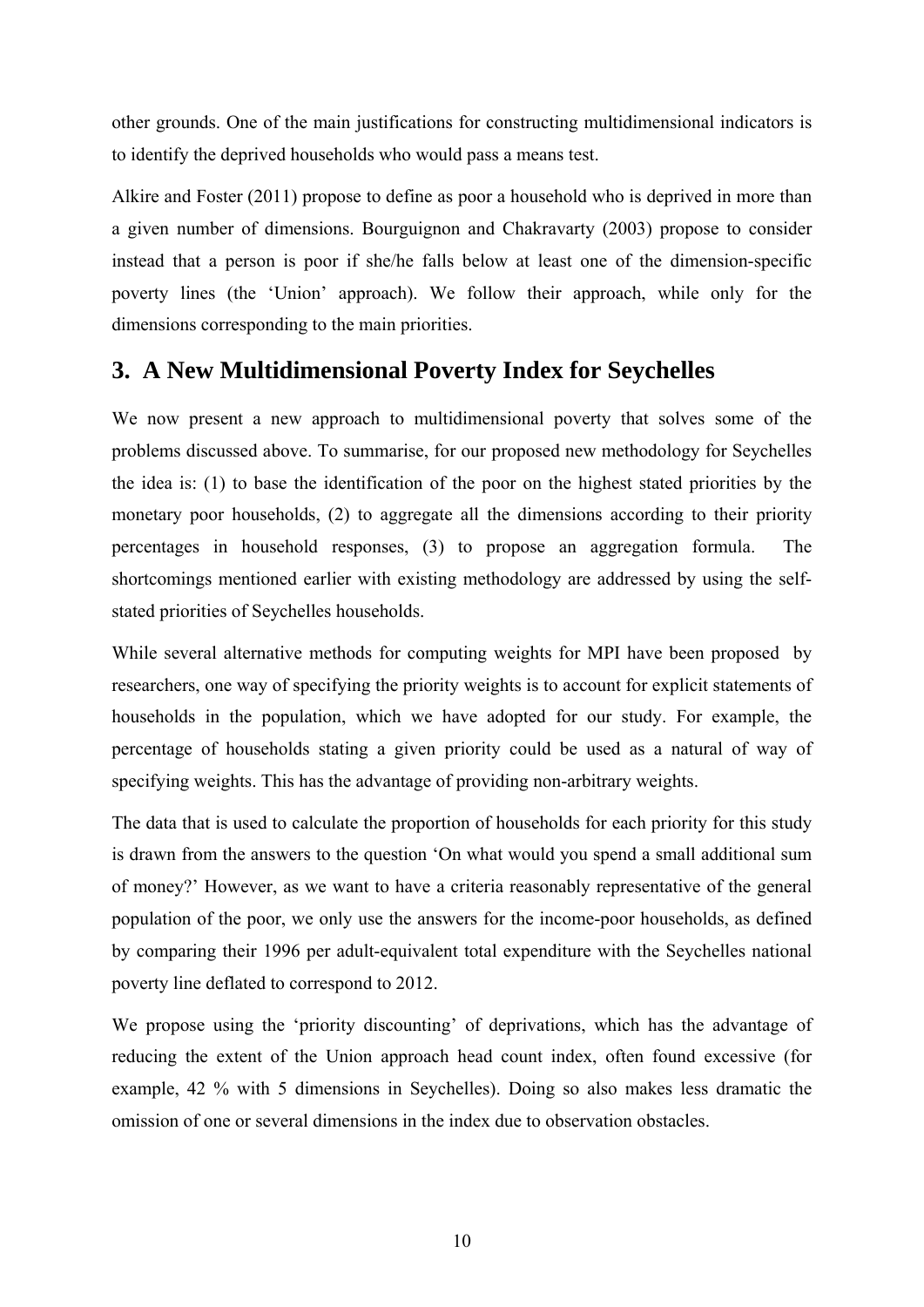The identification of the poor in Seychelles is based on the Union rule defined on a few highest priority dimensions. In the case of Seychelles, according to household responses, there are two high priority dimensions on which household would spend an additional amount of resources if they could: shelter and food. An indicator akin to the head-count index in one-dimensional poverty is the following proportion of the poor:

$$
IM(X ; z) = 1/n \sum_i \{ 1[x_{i1} < z_1] + (1 - 1[x_{i1} < z_1])1[x_{i2} < z_2] \},
$$

 which can of course be adapted to any other set of 'highest priorities'. The formula expresses recursively the union criterion dummy variable.

Another issue we deal with is that most available deprivation indicators are categorical or even binary. Then, the approach of specifying more or less 'poverty severity' sensitivity by using a poverty severity function in the formula of the poverty indicators is not going to yield much interesting empirical results. Alkire and Foster address this difficulty by counting dimensions. Our approach is instead to introduce further deprivation indicators corresponding to a second level of priority. Our intensity of poverty indicator is therefore based on a weighed sum of deprivation indicators, although only when counting the poor as defined by their highest priorities. We obtain:

$$
M(X; z) = 1/n \sum_i \{ 1[x_{i1} < z_1] + (1 - 1[x_{i1} < z_1])1[x_{i2} < z_2] \} \{ \sum_i w_j 1[x_{ij} < z_j] \},
$$

where w<sub>j</sub> is the weight allocated to dimension j. That is:  $\sum_i \sum_j w_j$  over all the destitute dimensions of the poor divided by the number of individuals. This formula weights the above union criterion dummy at the individual level by a numerical indicator that cumulates the priority weights of all deprivations for this individual.

Consistent with our concern for welfare priorities of the poor, we choose as  $w_i$  the proportion of monetary poor households who stated j as their first priority. Of course, other rules could also be used for the weights.

For our new approach to multidimensional measure for Seychelles, by accounting only for the basic needs and using the monetary poor ranking, we obtain 5 dimensions : (i) Shelter; (ii) Food; (iii) Water/electricity; (iv) Health; and (v) Education as explained in Section 4. Though debt repayment, acquisition of household appliance and saving-insurance are also important for these households, we did not include them as they are not basic needs in the conventional sense.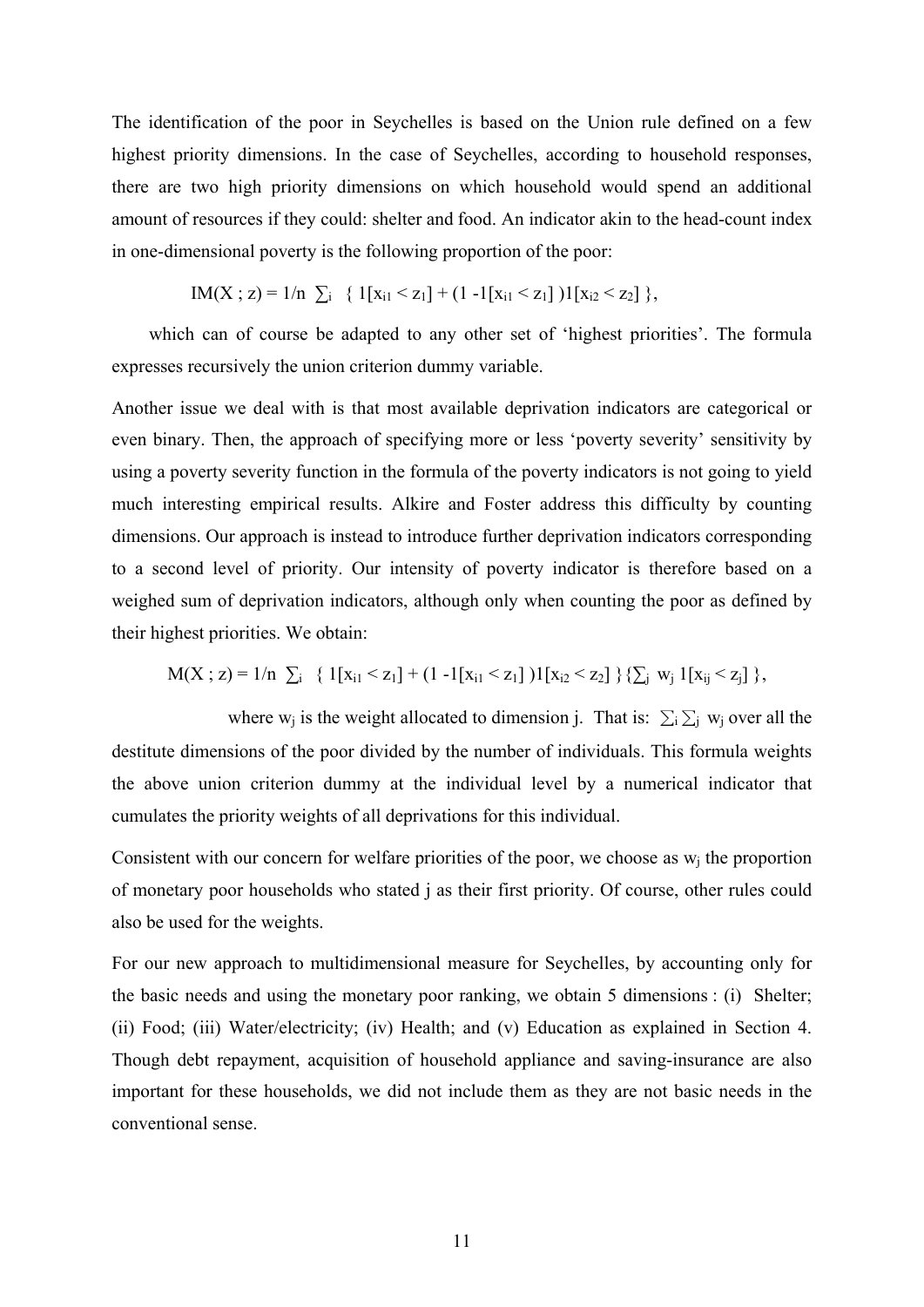We now discuss the construction of the deprivation indices for each of the five identified dimensions. The shelter dimension is based on the number of rooms of the dwelling. We define the variable 'dwelling density', or 'density, as the ratio of household size to the number of rooms which is the number of persons per room. We then, define the variable '*shelter destitution*' as the indicator variable of households such that their density is greater than 3. The *food destitution* variable is based on the question about the 'ease of obtaining food' in the LCS. The *water-electricity destitute* households are defined as households who cannot pay either for their electricity or for their water. Households are said to be '*destitute in health*' if they had stated that there was at least one person with health problem in their household. Households are said to be'*destitute in education*' if their head had no education or only primary education. We first define the population of the poor on the highest household priorities only: food and shelter.

We use the respective percentages based on the priority responses as weights so as to incorporate some information about the multidimensionality of poverty in our poverty indicator. However, we perform this operation only for our identified set of the poor corresponding to the households that are destitute in shelter or/and in food. Introducing this additional information makes our approach distinct from the pure Union approaches.

The formula for our estimator is therefore obtained by the following two steps:

First, we define P5 = ( $34.49$  d shelter + 12.20 d food + 9.06 d waterelec + 6.97 d health +1.74 d educ  $)/ (34.49 + 12.20 + 9.06 + 6.97 + 1.74)$ ,

where the variables with a prefix 'd' are the corresponding dummies for each dimensionspecific destitution. That is, P5 is a mean destitution variable, weighted by the priority percentages for each dimension.

However, as mentioned earlier we need to restrict our set of the poor households to the one being destitute only in shelter or in food. This is done by defining our multidimensional poverty (intensity) measure as:

#### $M = IM \times P5$

where the variable IM is 1 for poor households who are destitute in shelter or/and food, and 0 otherwise.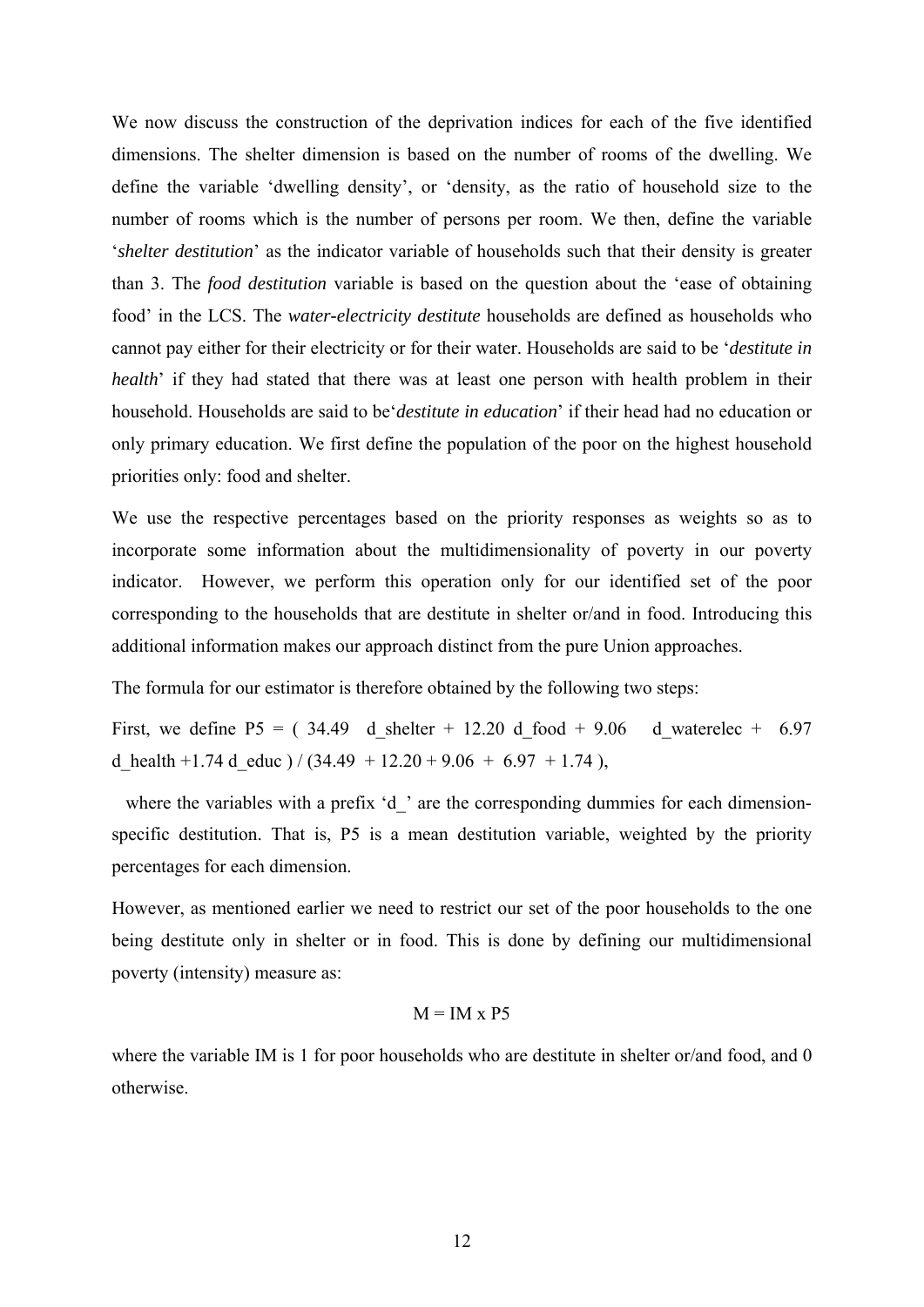The method used in the paper innovates in that it is based on the notion of priorities expressed by households and not merely on counting weighted dimensions. The elementary welfare indicators used for our study are the few ones for which there are available data.

Thus, we use a 'modified Union method' in two respects: First, the Union method based on shelter and food is only used for the identification of the poor, not for the aggregation of dimensions that incorporate all dimensions. Second, we leave open the initial set of dimensions to account for in the identification of the poor. That is the priorities elicited in the household answers that determine what are the priority dimensions to use.Thus, in fact we have something different from the oft used Union approach that is based on an a priori fixed set of dimensions. For example, in our new methodology, if households had answered that health, education and transport are their highest priorities; we would have had a very different set of poor.

### **4. Some One-Dimensional Statistical Results**

For monetary one-dimensional poverty, the estimated poverty line, worked out to 13,554 Seychelles Rupees per adult-equivalent per year for 2006. The monetary poverty rate was estimated at 17 percent of the population, which corresponds to 12 percent of monetary poor households (Muller, 2012a). These figures correspond to a broad notion of poverty based on the opinions of Seychelles households on subsistence minima expressed in terms of total consumption expenditure, including housing expenses. This is not comparable with the poverty measures based on nutrient minima that are used for some extremely poor countries, which is not the case for Seychelles. Indeed, poverty based on notions of hunger would yield almost nil estimates in a country like Seychelles, and therefore would be irrelevant for managing social programs.

Poverty was found higher in households led by unemployed heads, or by female or heads with little education. Other categories of households especially affected by poverty are the large families and fishermen families.

#### **The Data**

The data for our empirical analysis was drawn from the 2011 Living Conditions survey designed so as to provide information on basic needs by consumption category (Muller, 2012a, b). The Living Condition Survey (LCS) re-surveyed the same households who had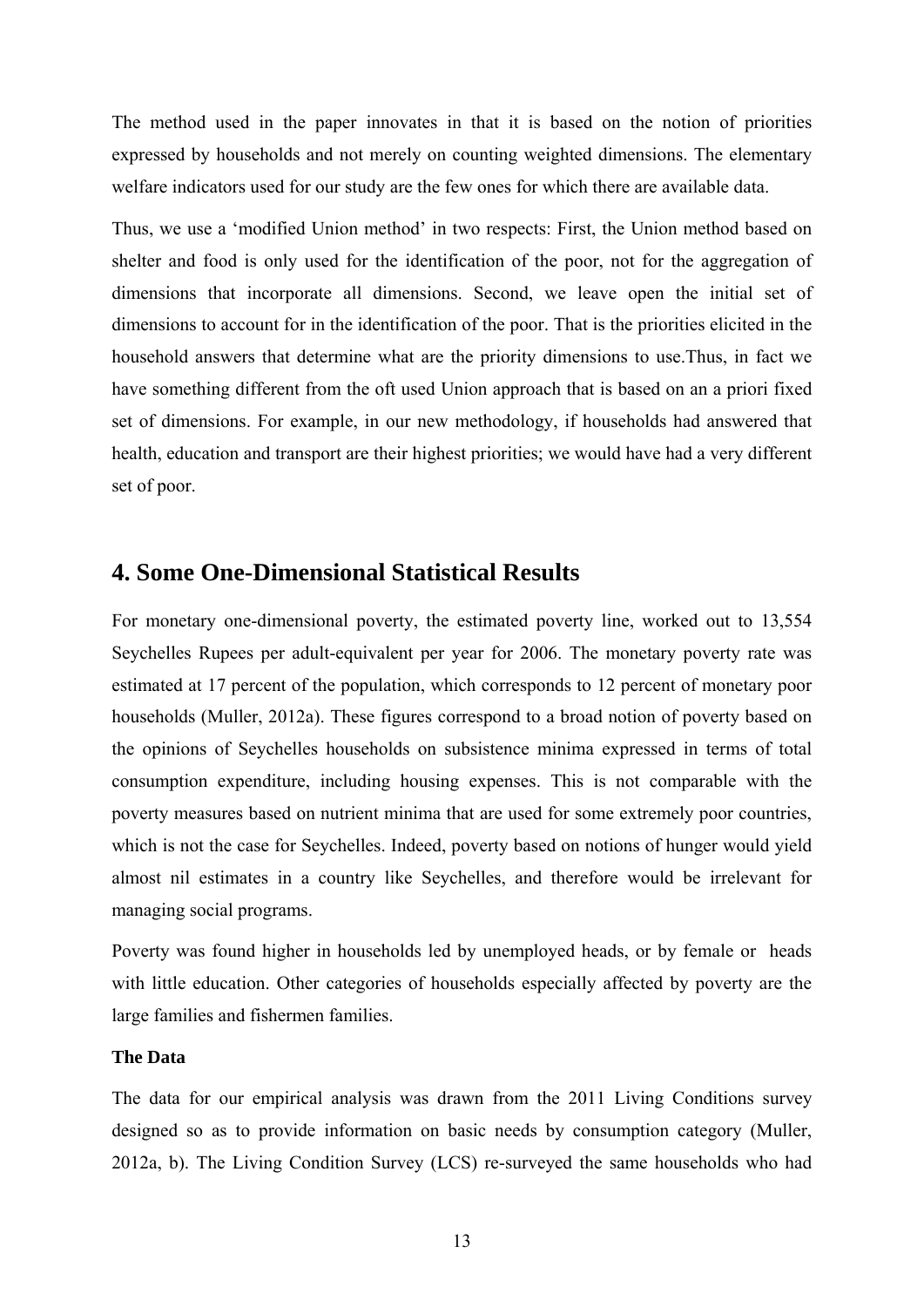been randomly selected for the 2006/07 Household Budget Survey (HBS). A total of 1,225 households were contacted among whom 1,125 households were finally interviewed. The sample covered Mahe, Praslin and La Digue islands, excluding households headed by expatriates as well as institutional populations (i.e. individuals living in hospitals, military barracks, and prisons) and households on outer islands. The survey dealt with all members of the household and the geographic unit for data collection was the district. The survey took place from February to June 2011.

First, we examine the objective dwelling dimension of household welfare. Some households may have a dwelling in a bad state: 7% for stone/block houses, and 5% for wood/iron dwellings. However, such a general piece of information is insufficient to define shelter destitution. Moreover, 2% of households live in a single room (not very statistically significant, especially when accounting for possible measurement errors) and 8% in only two rooms. On average more than three persons live in one of these typical one-room dwellings.

These objective measures of housing are confirmed by 29% of households who felt that they don't have an adequate number of rooms. Interestingly, these households are often living in dwelling with three to five rooms.The type and location of kitchen and toilet facilities are often used to measure destitution in terms of housing. In Seychelles, 15% of households have a kitchen improvised inside the house, although this may not necessarily be a serious welfare issue. The situations of households with an improvised kitchen outside the house are very rare, accounting for only 1.3 % of the households concerned. The type of toilet facility is less discriminating, as almost all families in Seychelles enjoy flush toilet. Only 1.2% of the surveyed households have only pit latrines or even no toilet at all. However, the percentage is so small here that it is not very statistically significant, especially when accounting for possible measurement errors.

The earlier public policy of providing free or low cost accommodation to destitute households has now been withdrawn. It is therefore possible that the percentage of households living in mediocre dwellings, and especially in limited dwelling space, would have gone up in the context of the macro-economic reform and the recent global economic crisis.

A dimension where destitution is sometimes severe is that for food consumption. Indeed, one third of households surveyed stated that they sometimes faced some difficulty in obtaining daily food, and another 5% considerable difficulty. The responses to other queries give us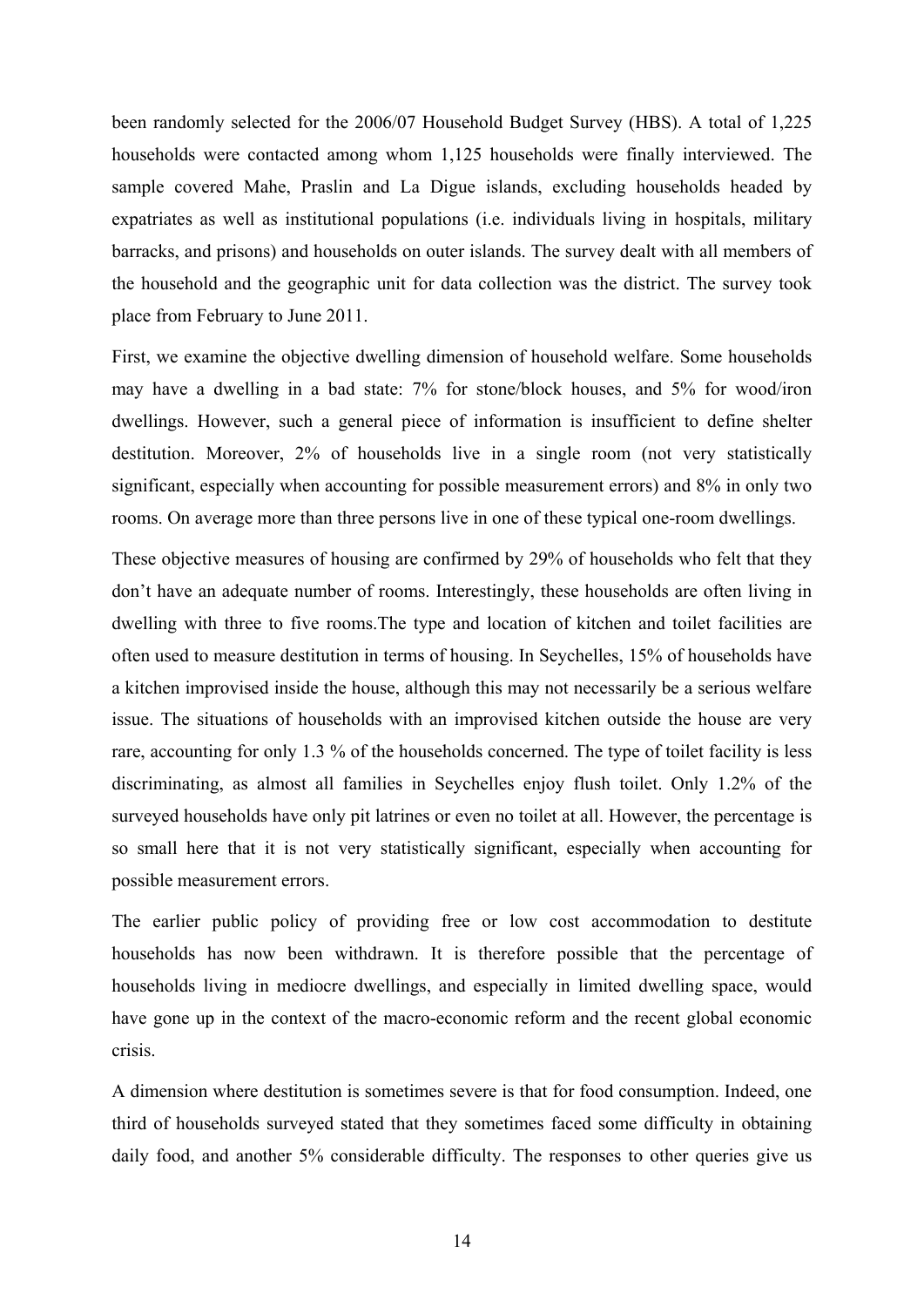more insight in this seemingly important issue. For example, premium rice may sometimes be considered as being of bad quality which may perhaps hint at poverty status as 13 % of households consume it. Moreover, 19% of households state that they don't have the ability to buy sufficient fruit and vegetables, while 21% of households state that they don't have the ability to buy sufficient fish and meat, and they are generally the same households. This food deprivation must be understood in terms of tastiness and quality of food, rather than caloric intakes. Indeed, obesity has been found an important health problem in the Seychelles (Yepes et al., 2015).

We now discuss the basic clothing needs. More than 28% of households state that they don't have enough clothing, but only 1.2% 'not enough at all'. Responses from female headed households are only slightly higher, hinting at possible destitution in clothing. About 7% of households admit to wear worn clothes, and 10% not to have adequate clothing for outings.

When dealing with health destitution, it is natural to first look at the information about health status. 15% of persons have stated health problems in the last twelve months in the surveyed households. Furthermore, this proportion reaches 47% for elderly persons above sixty years old. Interestingly, 40% of all observed health problems corresponds to these elderly persons.

However, simple statements of health problems need to be interpreted with caution. Typically, less educated, poorer and less healthy respondents have been found in the literature to underestimate their health problems in such answers. It is, therefore, useful to complement the information about health with data about the perceived health expenditure needs of households. In Seychelles, 60% of households stated that in the last 12 months they needed to buy medicines over the counter, a much larger percentage (12 %) than that for health problems. Only very few, less than 1%, however indicated that they don't have the means to buy medicines. This is consistent with the fact that health care is mostly free in Seychelles. On the whole, all these frequencies suggest that not everybody can meet his or her basic health needs in Seychelles, even though basic health care is free.

Diverse categories of consumption expenditures are grouped under utilities. In Seychelles almost all households use gas or electricity as the energy source for cooking or lighting. Only less than 1% of the households use wood for cooking, or candles for lighting. The extent of destitution in energy may therefore seem to be negligible. However, the picture appears to be less positive when considering that as much as 7% of households admit to have had electricity disconnected because of failure to make payment during the past 12 months.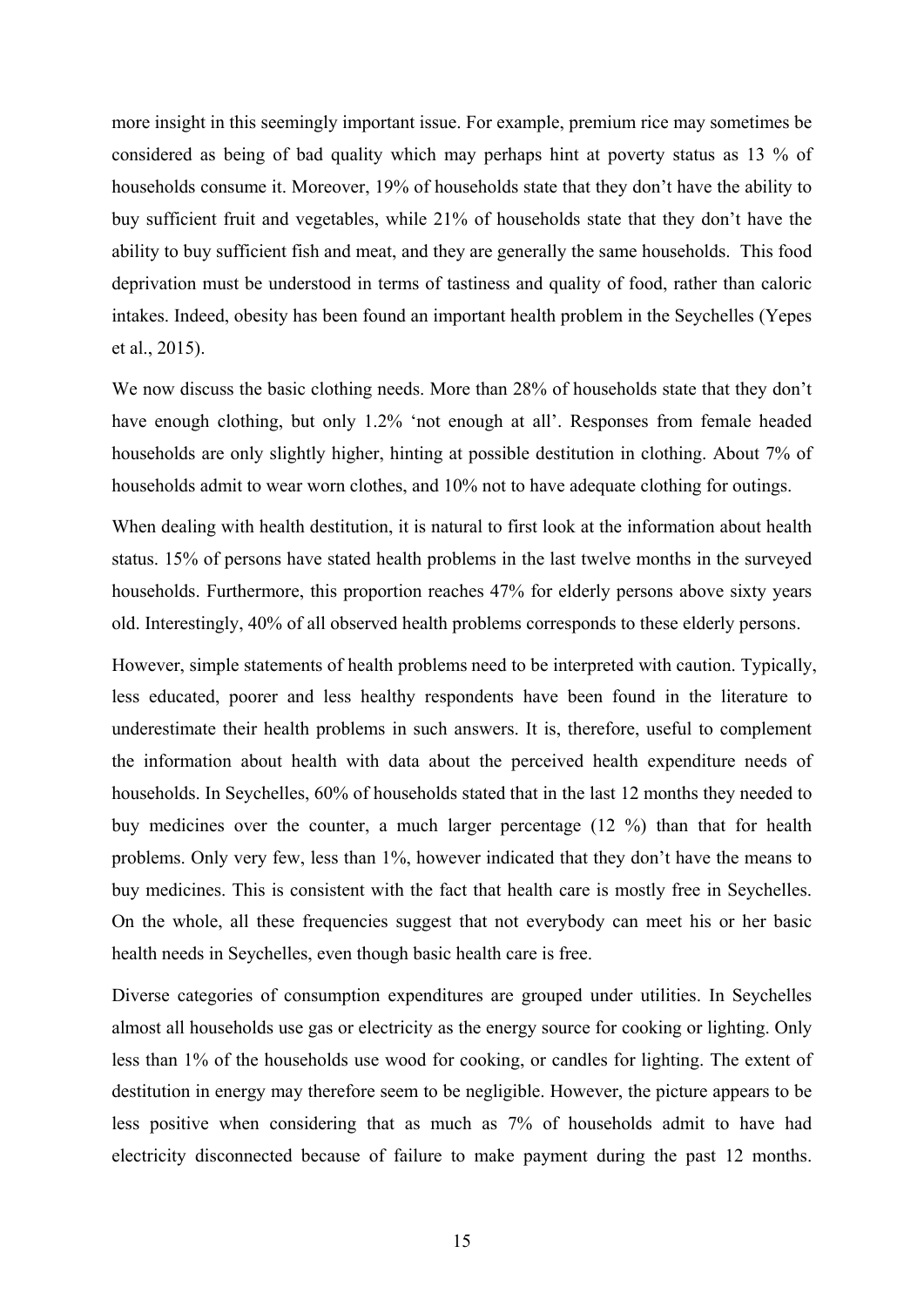Besides 11% of households declared that they had not been able to pay for electricity on time every month during this period.

Looking at water access needs yield similar results. Almost all households have access to treated water, with less than one percent not having access. However, more than 6% of households indicated using a private source of water, such as a river, which may raise doubts about the quality of this water. Yet, on the whole, it seems fair to say that the water quality is satisfactory in Seychelles. Nonetheless, 10 % of the households stated that they did not have the means to pay their water bill every month in the last 12 months, and almost 5% of households suffered water disconnection in the same period.

Transportation is another area of concern. One fifth of households meet some difficulty in meeting their transport needs, and another 3% face considerable difficulty or cannot at all meet such requirements. These difficulties are partly explained by the dwelling location and the work location of households. The mode of transportation is another major explanatory factor. Most households encountering such difficulties are found to have no means of transport or to be using buses.

Education needs are also hard to assess. First, it may be almost non-existent when there is no child of school-going age in the household. Even when there is, the number and the ages of the children matter, making the comparison of different household needs difficult. 21% of households have stated that they cannot buy school items or have to sacrifice other things to do it. In particular, 5.5% of the households say that they don't have the means to buy lunch for their children to take to school. This is worrying in a country like Seychelles where education is mostly free of charge. Public support to education appears all the more crucial as only 5% of the households answered that they have the means to pay for private school for children. However, these statistics reveal schooling needs for children rather than current education deprivation for adults, which can be better described by the constrained adult education level.

### **5. Estimates of Multidimensional Poverty Indices for Seychelles**

### **5.1. Definitions of indicators**

The variables *a priori* selected for the wellbeing dimensions are limited by the availability of data/information. Moreover, we prefer using basic needs information over command variables. One advantage of this is that much of the information used is in the form of self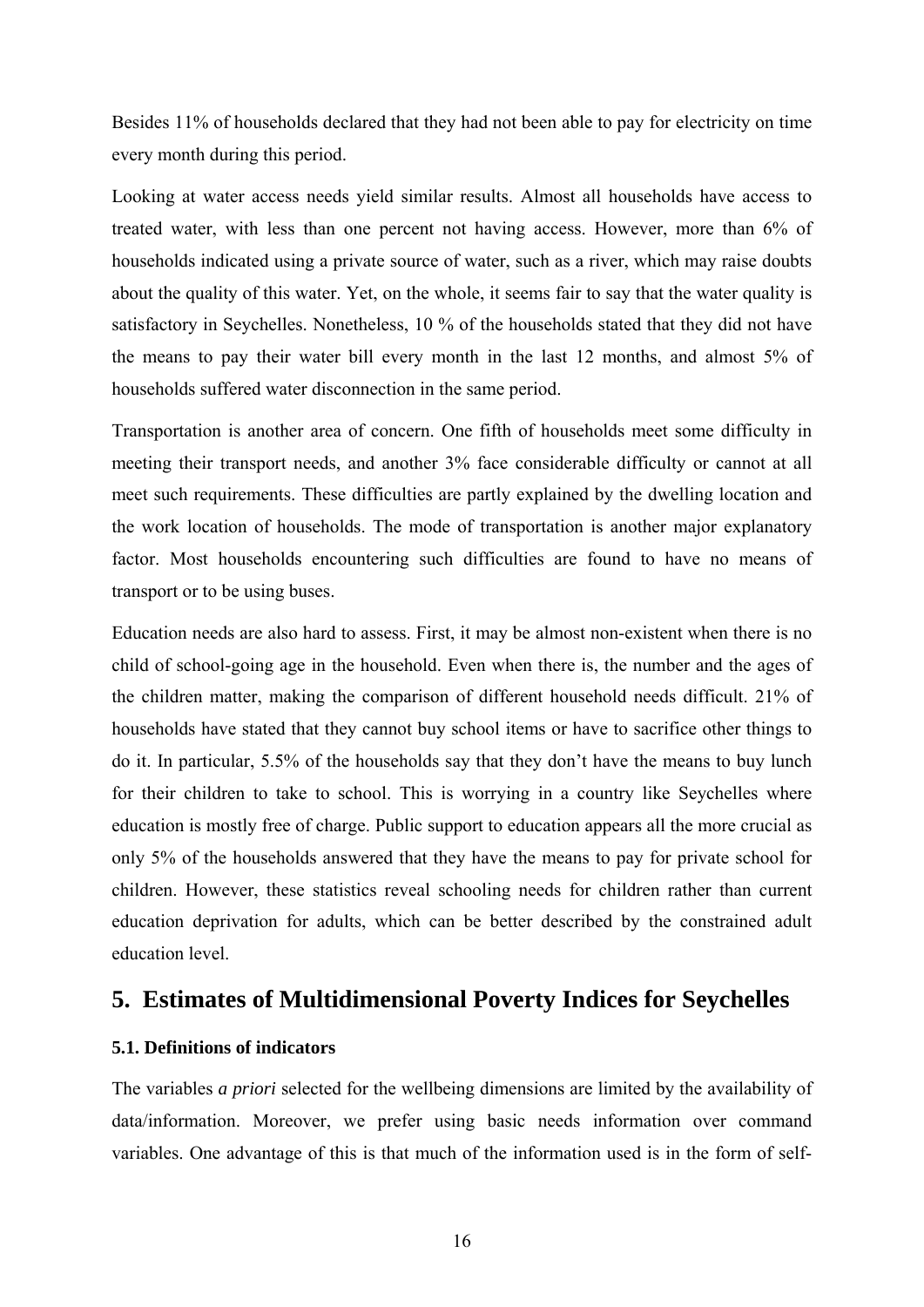stated destitution, which avoids availing of information on needs heterogeneity. The sample had to be reduced further to 783 observations because of missing values for some of these well-being variables.

When households were asked what their spending priority would be if they were given some additional amount of money, 32.3% answered that they would spend it on shelter, 14.1% on food, 14% that it would be set aside for worst times, while the other categories were less often chosen. The importance of food needs for a non-negligible proportion of households confirms the severity of food destitution in Seychelles. Table 1 shows the percentage of answer for each category by the monetary poor. The analysis of the individual occurrences within the category 'Others' revealed that it would not change much the picture for the main priorities.

These responses lead us to give more importance to shelter needs than in typical poverty analyses in LDCs. Food also appears as a major dimension of the expressed needs. We regroup water and electricity deprivations as in the priority questions. Health and education are still important, but perhaps for direct description of the destitution rather than budget information, as many health and education related expenses are free in Seychelles as mentioned earlier. Clothing needs are too rarely mentioned by the surveyed households to make sense to include them. Thus, based on expressed priorities, we are left with five dimensions, with two appearing as prominent: shelter and food. It is interesting to note that our choice of the welfare dimensions is based on an empirical argument. Note that we have avoided 'command variables' like income, to arrive at a list of destitution variables more directly related to basic needs. It is therefore different, but complementary to previous MPI or HDI estimations. Other answers such as debt reimbursement or saving are important but as they do not necessarily correspond to commonly referred basic needs, we do not consider them in our analysis. Incidentally, 12% of households were found to be monetary poor in Seychelles (Muller, 2012a).

| If had some additional money |    | Freq. Percent |
|------------------------------|----|---------------|
| Food                         | 35 | 12.20         |
| Water/Electricity bill       | 26 | 9.06          |
| Household appliances         | 16 | 5.57          |
| Health                       |    | 6 ዓ7          |

**Table 1: Priorities of the Monetary Poor**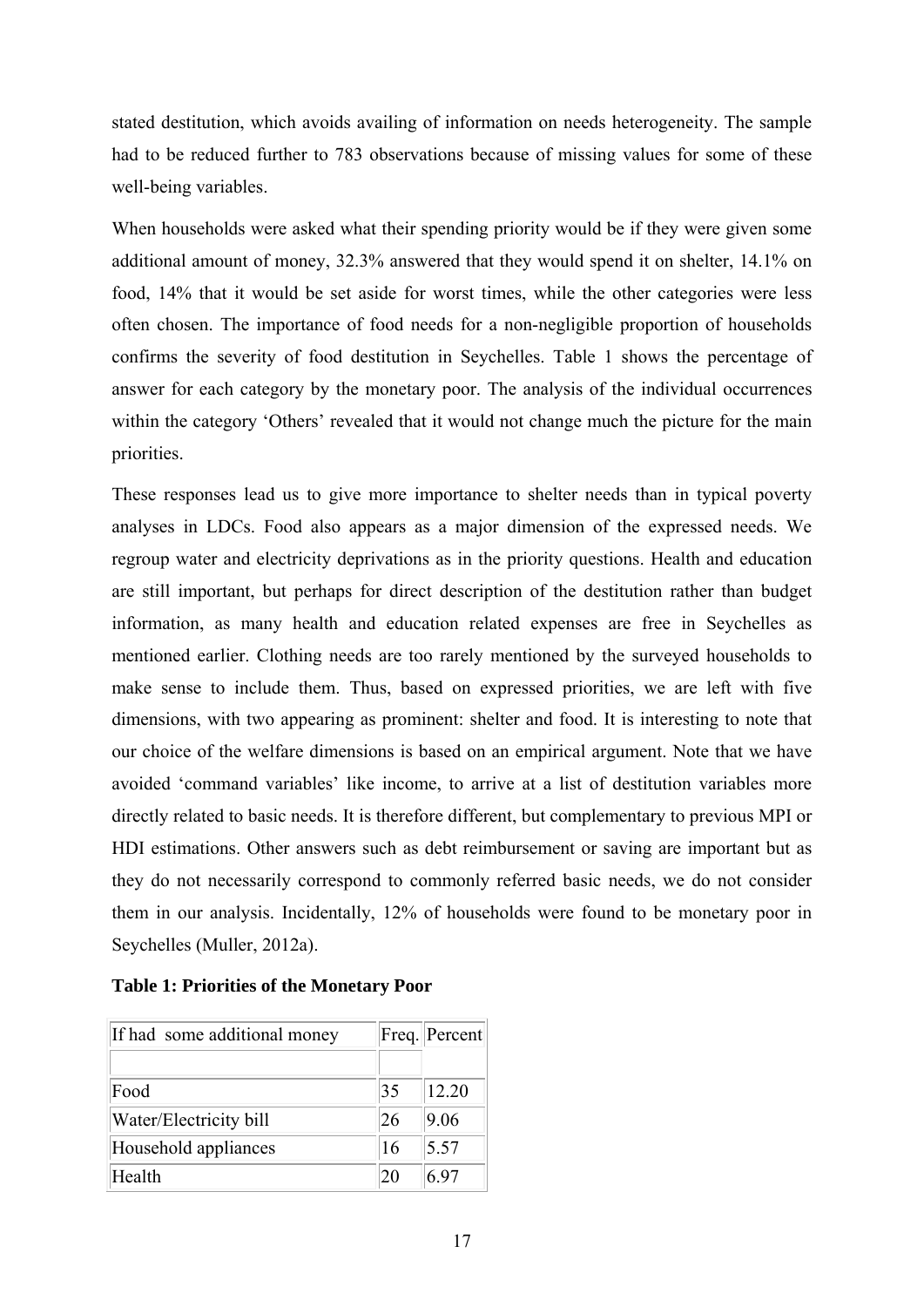| Shelter                             | 99  | 34.49  |
|-------------------------------------|-----|--------|
| Uniforms/Shoes/School necessities 4 |     | 1.39   |
| Private school                      | 1   | 0.35   |
| Clothing                            | 1   | 0.35   |
| Transportation                      | 3   | 1.05   |
| Debt repayment                      | 28  | 9.76   |
| Set aside for worst times           | 40  | 13.94  |
| Don't know                          | 1   | 0.35   |
| Holiday                             | 3   | 1.05   |
| Other                               | 10  | 3.48   |
|                                     |     |        |
| Total                               | 287 | 100.00 |

Thus, by accounting only for the basic needs of the monetary poor, we obtain 5 dimensions: (i) Shelter; (ii) Food; (iii) Water/Electricity; (iv) Health and (v) Education. Though debt and household appliance and saving-insurance are also important for these households, we did not include them in the list of basic needs.

### **5.2. Deprivation Indices**

We now discuss the construction of the empirical deprivation indices for each of the five identified dimensions. The shelter dimension is based on the number of rooms of the dwelling. We define the variable 'dwelling density', or 'density, as the ratio of household size to the number of rooms which is the number of persons per room. This variable ranges from 0.125 to 7. It has a mean of 1.05 and a standard deviation 1.07. We then, define the variable '*shelter destitution*' as the indicator variable of households such that their density is greater than 3. That is: a household is deemed 'shelter destitute' when a person lives in a dwelling with 4 persons per room, or more. We obtain 3.69 percent of households in such case.

The *food destitution* variable is based on the question about the 'ease of obtaining food' in the LCS. A household is deemed 'food destitute' if it was stated as having 'considerable difficulties in obtaining food. There are 4.72 percent of such households. The *waterelectricity destitute* households are defined as households who cannot pay either for their electricity or for their water. There are 11.72 percent of such households.

Households are said to be '*destitute in health*' if they had stated that there was at least one person with health problem in their household. There are 26.75 percent of such households, often composed of elderly persons. Households are said to be'*destitute in education*' if their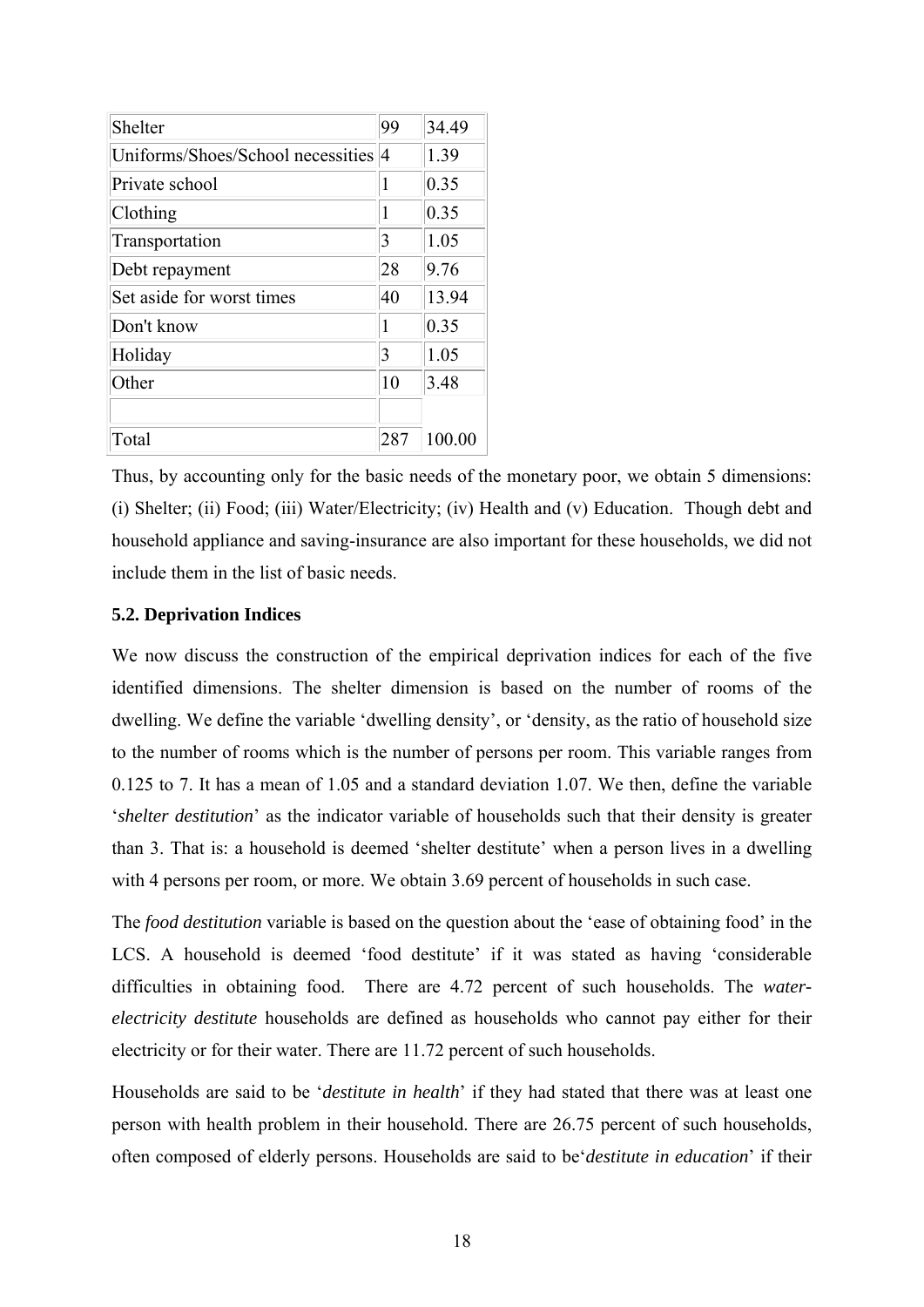head had no education or only primary education. There are 35.89 percent of such households. Obviously, much more accurate specification of the destitution variables would be desirable, and we suggested that this could be pursued by Seychelles authorities along with further data collection.

#### **5.3 Estimation of MPI**

We use the above information for the estimation of multidimensional poverty in Seychelles. It is noted that first, there is no observed household in the LCS with all the five selected dimensions of destitution. This corresponds to the Intersection approach to poverty identification. It is therefore obvious that this approach is not applicable to Seychelles. Second, the Union approach, which identifies the poor households as the ones destitute in at least one dimension among the five selected dimensions, yields a percentage of 42%, too high a figure for Seychelles, a middle-income country with high human development indicators. This exaggerated figure shows that using this approach for so many dimensions may not be practical for Seychelles. Such high estimates of the extent of poverty are a common and wellknown shortcoming of the Union approach.

However, reducing the number of dimensions in the Union approach, according to their revealed priorities, progressively yields more sensible estimates. Indeed, omitting education reduces the percentage of multidimensionally poor households to 38.9%. Further, eliminating health yields 17.6% using only two priority destitution dimensions, our proposed approach, leads to a more reasonable figure of 8.16 %. Note that alternatively, keeping water-electricity expenses in the first priority set of destitutions would still deliver a reasonable magnitude (17.6%). Interestingly, these two estimates rather closely bracket the percentage of the monetary poor households (12 %).

It is observed that shelter-destitute households are also often water-electricity destitute (24 %) and especially health destitute (41%), but rarely food destitute (6.9%) and never education destitute.

Table 2 shows the correlations of the destitution variables, which are denoted with a prefix 'd\_' in the tables and formulae. Interestingly, no strong correlation emerges, with the larger one being the correlation of food destitution with water-electricity destitution (14%). This weak link between the various dimensions of basic needs is a further motivation for the multidimensional poverty.

#### **Table 2: Correlations of the Destitution Variables**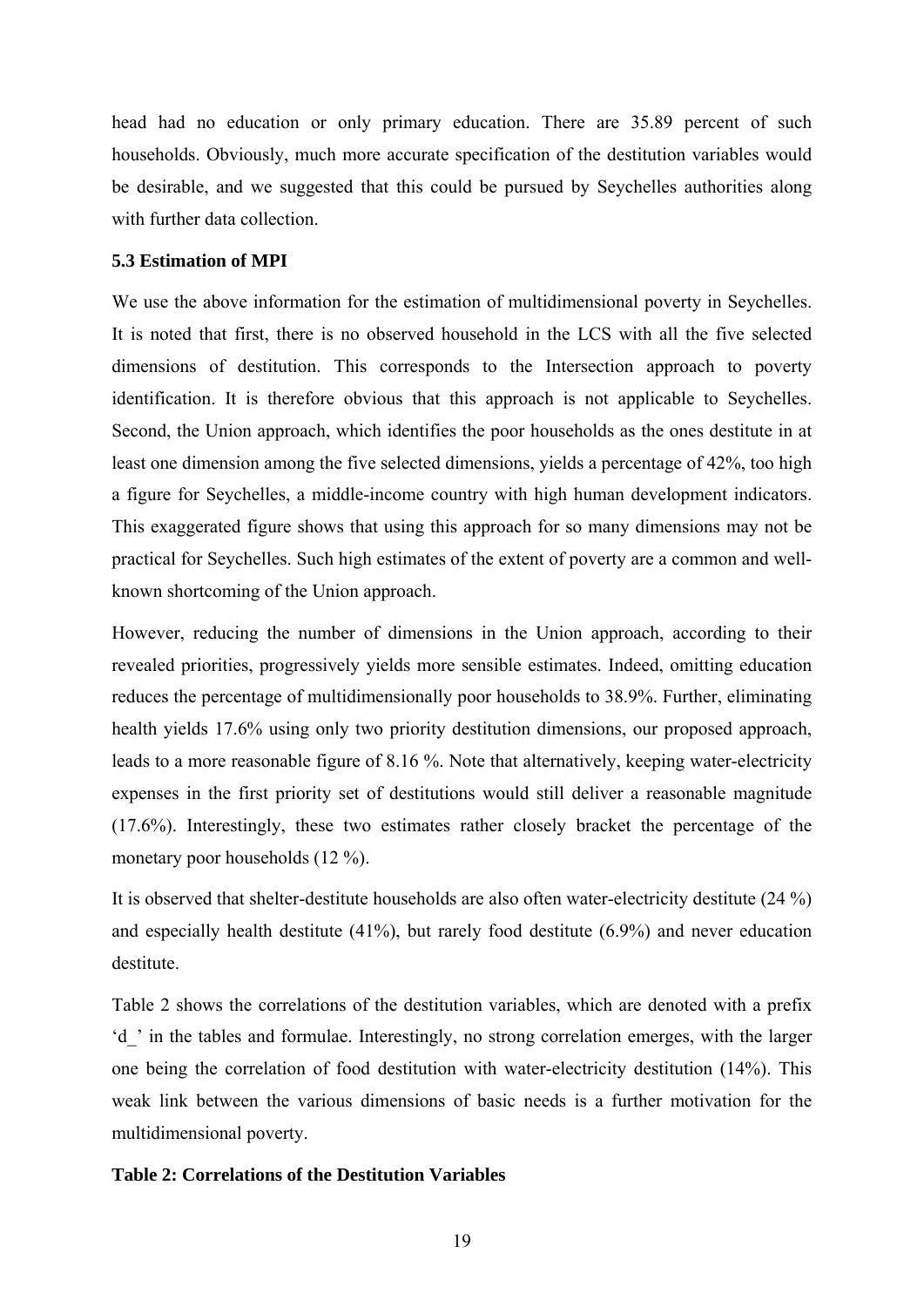|             | d shelter | d food | d waterelec | d health d educ |       |
|-------------|-----------|--------|-------------|-----------------|-------|
|             |           |        |             |                 |       |
| d shelter   | 1.000     |        |             |                 |       |
| d food      | 0.020     | 1.000  |             |                 |       |
| d waterelec | 0.075     | 0.143  | 1.000       |                 |       |
| d health    | 0.064     | 0.028  | $-0.005$    | 1.000           |       |
| d educ      | $-0.047$  | 0.025  | $-0.053$    | 0.043           | 1.000 |
|             |           |        |             |                 |       |
|             |           |        |             |                 |       |

While discussing the basic needs stated by the monetary poor households, we found that shelter comes as the first priority corresponding to 34.5%of the answers, food comes second with 12.2 % of answers, followed by water-electricity (9.1%), health (6.9%), and education  $(1.7\%)$ .

We now use these respective percentages as weights so as to incorporate some information about the multidimensionality of poverty in our poverty indicator. However, we perform this operation only for our identified set of the poor corresponding to the households destitute in shelter or/and in food. As mentioned above, the formula for our estimator is therefore obtained in two steps.

First, P5 = (34.49 d shelter + 12.20 d food + 9.06 d waterelec + 6.97 d health +1.74 d educ  $)/ (34.49 + 12.20 + 9.06 + 6.97 + 1.74)$ 

The mean of this variable, P5, is 0.076, with a standard deviation of 0.13. For 58% of the households this indicator is nil, which corresponds to an Union criterion based on five dimensions.

Second, our multidimensional poverty (intensity) measure is

$$
M = IM \times P5,
$$

where the variable IM is 1 for poor households who are destitute in shelter or/and food, and 0 otherwise. Variable IM represents the incidence of food-shelter deprivation and allows us to define correspondingly our set of poor households.

We estimate our new multidimensional poverty indicators, IM and M, using Seychelles data. The resulting multidimensional indicator M has a mean 0.036 and standard deviation 0.13. It reaches its maximum at 0.86 and is non-zero only for 8.1 percent of the observed households. Some household are shelter-food poor but not destitute in other dimensions. Some households are not only shelter-food poor, but also destitute in other dimensions. However,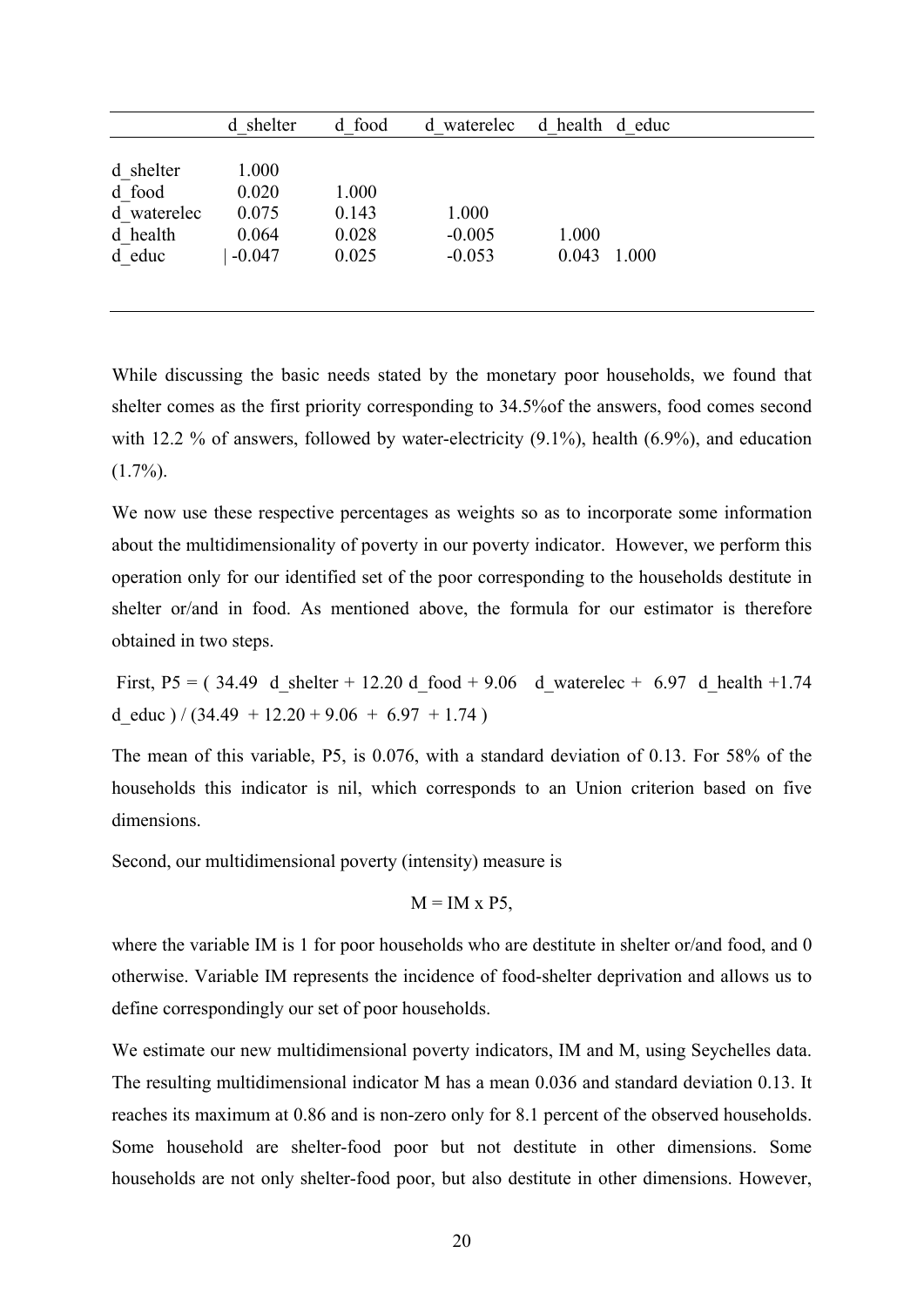the linear correlation coefficient of M and IM is very high (0.90), even when restricting to the population destitute at least in one of the five considered dimensions (0.89). This is because most of the destitution originates from food and shelter in Seychelles and adding the other dimensions to the analysis does not affect much the diagnosis. This is an interesting result, not easy to detect by using only one-dimensional statistics. Besides, the correlation coefficient of these measures with the Union poverty rate based on five dimensions is much lower: 0.31 with M and 0.35 with IM.

#### **5.4 Decomposed MPI**

On decomposing, we find that shelter contributes to 56.1 percent of M, food to 25.4 percent, water and electricity to 9.1 percent, health to 9.0 percent, and finally education to 0.2 percent. As expected, shelter and food are the dominating dimensions of multidimensional poverty in Seychelles. Education makes a negligible contribution to multidimensional poverty because very few households are simultaneously food-shelter destitute and education destitute (only 3 such observed households in the sample). This may be partly due to the free accommodation policy followed earlier that allocated accommodation to households led by heads with low education level (instead of using unobserved income). Of course, such a situation is a peculiarity of Seychelles and may not be found in many other contexts.

#### **5.5 MPI by Household Size, Region and other characheristics of Household Head**

We also analysed MPI in terms *of household size, region, and other characheristics of household head.* We found that multidimensional poverty increases with household size. It is relatively stable at low levels for households under four members, and increases at size four (due to the threshold chosen for the shelter destitution), and fluctuates thereafter (Table 3). Multidimensional poverty is higher in Central and East-South regions, and lower in Praslin/La Digue (Table 4).

| Household size | M     | IM    |
|----------------|-------|-------|
|                | 0.010 | 0.031 |
| 2              | 0.011 | 0.044 |
| 3              | 0.013 | 0.052 |
| 4              | 0.055 | 0.106 |
| 5              | 0.047 | 0.122 |
| $6+$           | 0.068 | 0.125 |
| Total          | 0.035 | 0.081 |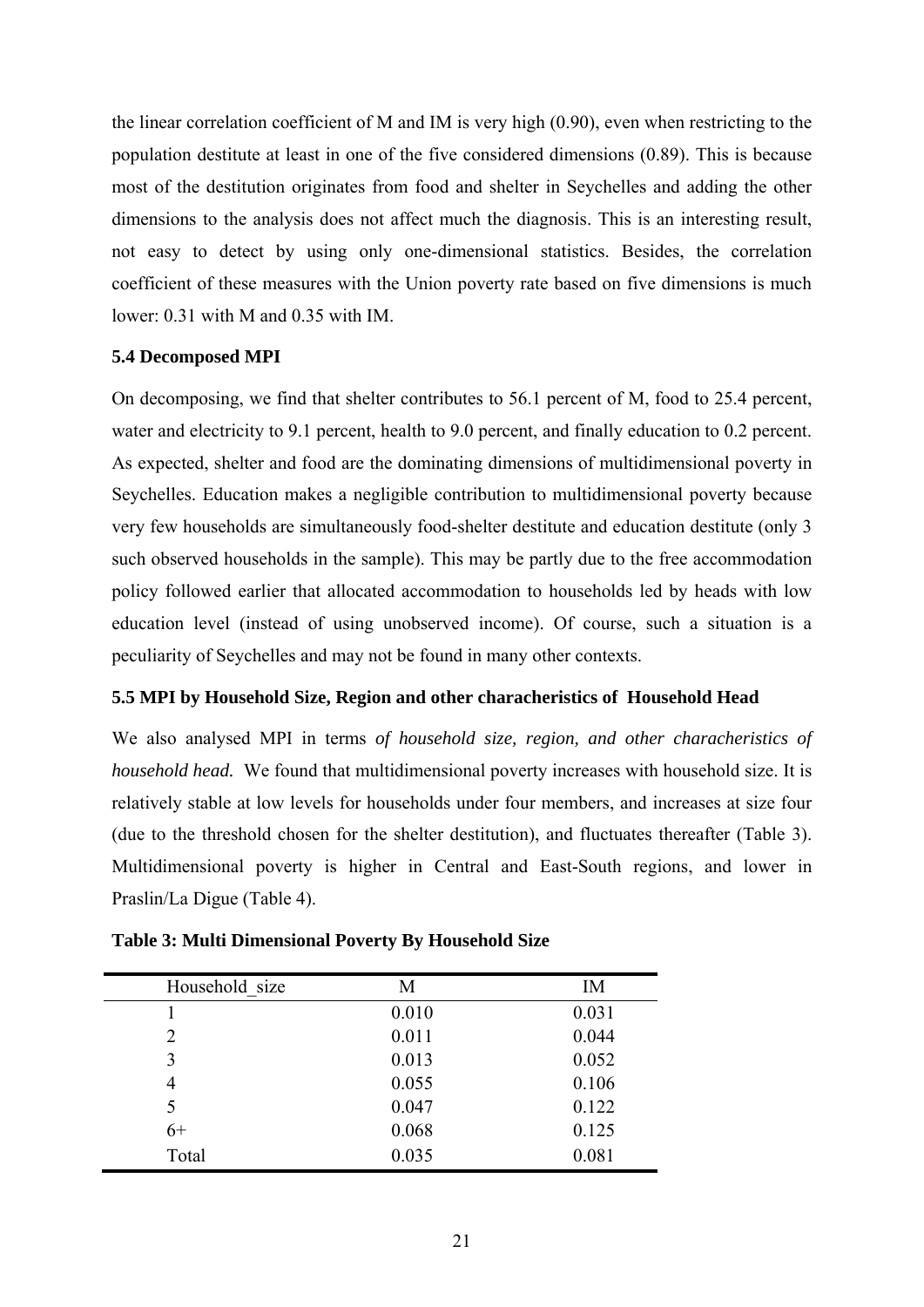| <b>Region</b>           | <b>MPI_Intensity</b> | <b>MPI</b> Rate |
|-------------------------|----------------------|-----------------|
| <b>Central</b>          | 0.035                | 0.108           |
| East/South              | 0.067                | 0.126           |
| West                    | 0.033                | 0.059           |
| <b>North</b>            | 0.015                | 0.047           |
| <b>Praslin/La Digue</b> | 0.006                | 0.027           |
| <b>Total</b>            | 0.035                | 0.081           |

**Table 4: Multi Dimensional Poverty by Region**

Multidimensional poverty appears to be higher in households where the head is a manual worker or is unemployed, and lower when the head is a manager or a technician (Table 5). In terms of education, our analysis reveals that multidimensional poverty is lower for heads with primary education as compared to heads with secondary education (Table 6). Let us put aside the households whose heads have no education or have university level education as they correspond to few observed households only, and concentrate on the central three education levels. When estimating one-dimensional monetary poverty, we found that poverty was inversely related to the education level of the head which is not the case with multidimensional poverty. This may be because shelter and food are the dominating dimensions. When crossing the level of education of the household head variable with the shelter destitution variable we find that those with primary education live indeed less often in crowded dwellings. This seems to be the consequence of government policies towards providing free accommodation to low education adults. In that sense, having primary education only becomes an advantage for multidimensional poverty, as compared to secondary education, which however, may not sound intuitive without the insight about the previous government housing policy.

|                                            | Table 3. Multi Difficiisional I overly by Occupation of Head |       |  |  |  |  |  |
|--------------------------------------------|--------------------------------------------------------------|-------|--|--|--|--|--|
| Occupation                                 | M                                                            | IM    |  |  |  |  |  |
| Managers Professionals $\&$<br>Technicians | 0.019                                                        | 0.040 |  |  |  |  |  |
| Clerical & Service Workers                 | 0.038                                                        | 0.087 |  |  |  |  |  |
| <b>Manual Workers</b>                      | 0.047                                                        | 0.108 |  |  |  |  |  |
| Unemployed                                 | 0.059                                                        | 0.100 |  |  |  |  |  |
| Other Inactive                             | 0.032                                                        | 0.081 |  |  |  |  |  |
| Total                                      | 0.036                                                        | 0.081 |  |  |  |  |  |

**Table 5: Multi Dimensional Poverty by Occupation of Head**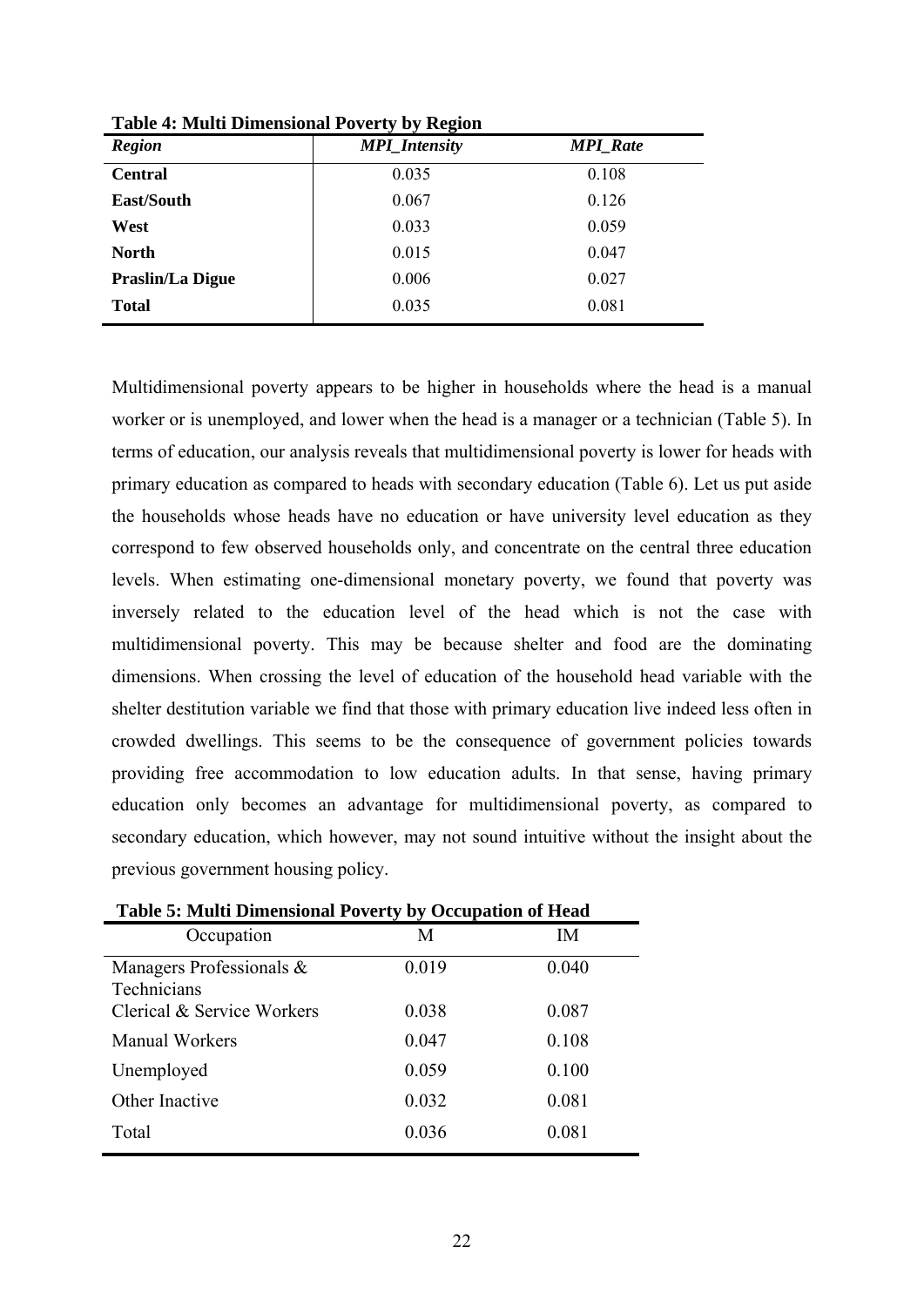| Table v. Multi Dhilelisivilai I overty by Eevel of Equeation of Hea |       |       |
|---------------------------------------------------------------------|-------|-------|
| <b>Education of Head</b>                                            | M     | IM    |
| No Schooling                                                        | 0.018 | 0.069 |
| Primary                                                             | 0.038 | 0.083 |
| Secondary                                                           | 0.040 | 0.100 |
| Vocational/Polytechnic                                              | 0.031 | 0.058 |
| University $(\&$ pre)                                               | 0.027 | 0.065 |
| Total                                                               | 0.036 | 0.081 |
|                                                                     |       |       |

| Table 6: Multi Dimensional Poverty by Level of Education of Head |  |
|------------------------------------------------------------------|--|
|------------------------------------------------------------------|--|

Analysis of MPI by occupational sector of the household head reveals that the sector hotels and restaurants stands out as being little affected by multidimensional poverty (Table 7). This may be because many employees are getting free meals at work, and are therefore less likely to be food deprived. It is also noticeable that households whose heads are working in agriculture, especially fishing activities, are not particularly affected by multidimensional poverty, as compared to what was found for monetary poverty. It is plausible that these households, mostly led by fishermen, can provide food to their family from the fish they catch, and are therefore less likely to be food deprived.

**Table 7: Multi Dimensional Poverty by Occupational Sector of the Head** 

| Sector of Head                           | M     | IM      |
|------------------------------------------|-------|---------|
| No Sector                                | 0.040 | 0.090   |
| Agriculture/Fishing/Quarry               | 0.034 | 0.080   |
| Manufacturing/Energy/Water/Construction  | 0.030 | 0.090   |
| Trade, repairs & Transport               | 0.056 | 0.100   |
| <b>Hotels and Restaurants</b>            | 0.019 | 0.041   |
| <b>Other Services</b>                    | 0.038 | 0.117   |
| Professional, scientific, administration | 0.031 | 0.070   |
| Education & Health                       | 0.052 | 0 1 1 1 |

### **5.6. Regressions of Destitution Indicators**

Table 8 shows the regression estimation results of the main destitution indices and multidimensional poverty measures over a list of socio-economic and regional variables. Only a few coefficients emerge as significant. Household size is positively correlated with shelter destitution, shelter-food poverty and multidimensional poverty. The education of the head only negatively affects health destitution, while the age of the head as well as the unemployment of the head is positively correlated with health destitution. There is a regional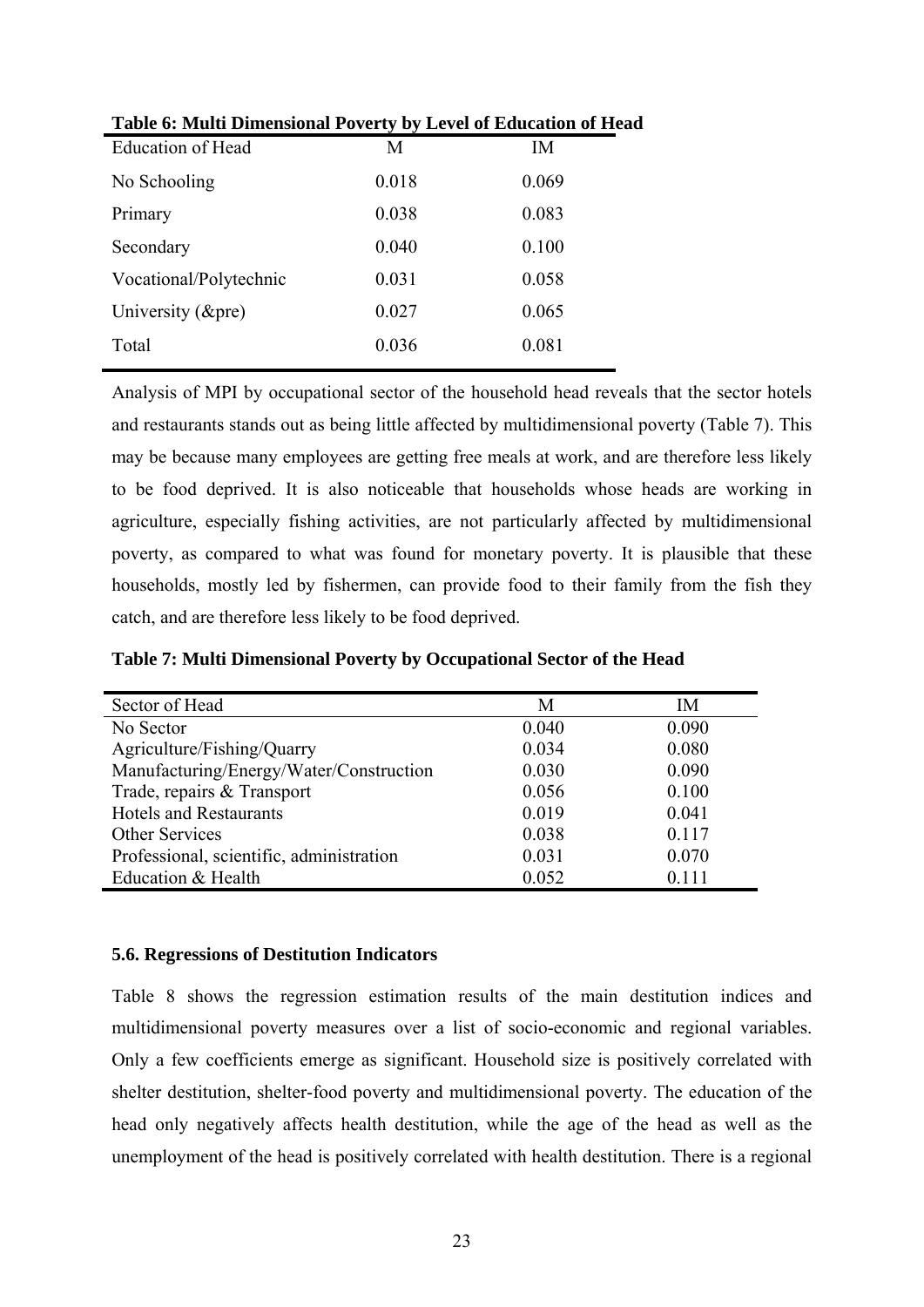pattern of the diverse destitutions with the East/South region suffering more from multidimensional poverty, whereas North and Praslin/La Digue are the less affected regions.

|                            | (1)<br>d shelter                                  | (2)<br>d food | (3)<br>d water-<br>elec | (4)<br>d health | (5)<br>IM  | (6)<br>M     |
|----------------------------|---------------------------------------------------|---------------|-------------------------|-----------------|------------|--------------|
| Gender                     | 0.074                                             | 0.21          | $0.21*$                 | 0.074           | 0.11       | 0.0066       |
|                            | (0.73)                                            | (0.23)        | (0.099)                 | (0.49)          | (0.46)     | (0.49)       |
| Household Size             | $0.24***$                                         | 0.027         | 0.041                   | $-0.016$        | $0.13***$  | $0.013***$   |
|                            | $(1.8e-07)$                                       | (0.49)        | (0.19)                  | (0.51)          | (0.000022) | $(5.8e-0.8)$ |
| Head's Education           | 0.069                                             | $-0.055$      | $-0.0042$               | $-0.062**$      | 0.012      |              |
|                            | (0.19)                                            | (0.30)        | (0.91)                  | (0.034)         | (0.77)     |              |
| Head's Age                 | $-0.0020$                                         | $-0.011$      | $-0.0070$               | $0.026***$      | $-0.0031$  | $-0.00034$   |
|                            | (0.86)                                            | (0.28)        | (0.32)                  | (0.00001)       | (0.70)     | (0.47)       |
| Manager/Professional       | 0.099                                             | $-0.59*$      | 0.18                    | $-0.096$        | $-0.45$    | $-0.018$     |
|                            | (0.82)                                            | (0.098)       | (0.49)                  | (0.63)          | (0.13)     | (0.32)       |
| Clerical & Service<br>Work | 0.50                                              | $-0.48$       | 0.39                    | 0.085           | $-0.095$   | $-0.0098$    |
|                            | (0.24)                                            | (0.14)        | (0.11)                  | (0.66)          | (0.73)     | (0.59)       |
| <b>Manual Workers</b>      | 0.68                                              | $-0.16$       | 0.35                    | $-0.18$         | 0.16       | 0.010        |
|                            | (0.11)                                            | (0.60)        | (0.15)                  | (0.34)          | (0.54)     | (0.55)       |
| Unemployed                 | 0.47                                              | $-0.57$       | 0.10                    | $0.68**$        | $-0.059$   | 0.012        |
|                            | (0.41)                                            | (0.28)        | (0.77)                  | (0.013)         | (0.88)     | (0.65)       |
| East/South                 | $0.74***$                                         | $-0.31$       | $0.47***$               | 0.0087          | 0.057      | $0.032**$    |
|                            | (0.0059)                                          | (0.12)        | (0.0040)                | (0.95)          | (0.74)     | (0.015)      |
| West                       | 0.30                                              | $-1.21***$    | $-0.11$                 | 0.11            | $-0.48**$  | $-0.0051$    |
|                            | (0.34)                                            | (0.0030)      | (0.60)                  | (0.49)          | (0.035)    | (0.73)       |
| North                      | $-0.23$                                           | $-0.53**$     | $-0.31$                 | $-0.16$         | $-0.54**$  | $-0.023*$    |
|                            | (0.54)                                            | (0.029)       | (0.14)                  | (0.31)          | (0.016)    | (0.098)      |
| Praslin/La Digue           |                                                   | $-0.61**$     | 0.29                    | $-0.35*$        | $-0.71**$  | $-0.028*$    |
|                            |                                                   | (0.031)       | (0.14)                  | (0.056)         | (0.010)    | (0.067)      |
| Intercept                  | $-3.74***$                                        | $-0.61$       | $-1.49***$              | $-1.69***$      | $-1.63**$  | 0.0058       |
|                            | (0.00015)                                         | (0.43)        | (0.0094)                | (0.00022)       | (0.010)    | (0.87)       |
| Observations               | 675<br>$n$ -values in narentheses: *** $n < 0.01$ | 784           | 785                     | 785             | 784        | 782          |

**Table 8: Probit Regression Estimates (and OLS estimates for Column M)**

p-values in parentheses: \*\*\*  $p < 0.01$ , \*\*  $p < 0.05$ , \*  $p < 0.10$ 

# **6. Gender Disaggregated MPI**

As women are the primary recipients of social welfare in Seychelles, and women headedhouseholds are typically perceived in the literature to be more likely to be in poverty we disaggregate the multidimensional poverty measures by gender.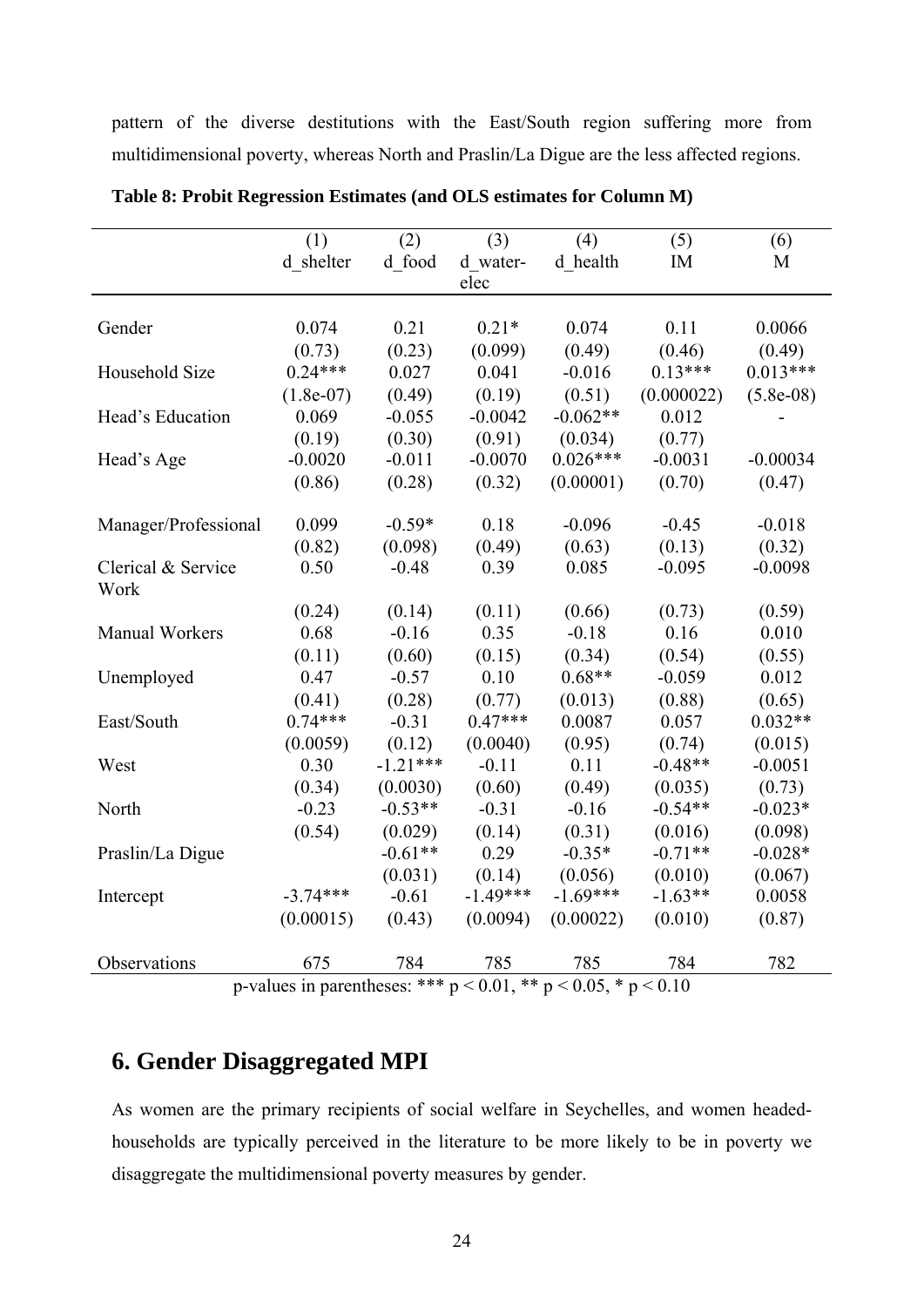Monetary one-dimensional poverty was found notably higher in female-headed households than in male-headed households (Muller, 2012a). This is a common feature found in most of the economic literature on poverty. However, the gender situation is special in Seychelles. In most of the poor countries of the world, this observed feature is much due to the fact that households led by female heads are mostly led by widows, and widows are often poor since they are inactive and there is no adult male bread-winner in the family. In contrast, in Seychelles a majority of households are led by female heads even when they are not single mothers, widows or on their own. This seems to result from the traditional gender-sharing in household decisions in Seychelles which bestows an important role to women. However, it is likely that the higher poverty levels of households led by female heads is associated with a non-negligible proportion of lone mothers raising their children on their own and the difficulty for them in having a productive activity because of this burden; or with genderwage segregation in the labour market. However, there is a need for further investigation of the factors responsible for this.

Looking at multidimensional poverty and crossing it with other poverty correlates may help us in better understanding what is happening to the relationship between gender and poverty. However, as the Tables 9 illustrates, the notion of household head appears to be blurred in Seychelles by the relative equality of family status of women and men. This may perhaps be due to the fact that the person who was indicated as the household head during the survey was just the person who was interviewed, or was present, and had no particular leading role within the family. This may explain why in the following tables the gender of the household head is much less clearly related to other correlates of poverty and to poverty itself than in other countries. This situation also calls for further investigation of the decision making roles within households in Seychelles.

| Household<br>Size |       | MPI_Intensity |              |       | <b>MPI_Rate</b> |              |
|-------------------|-------|---------------|--------------|-------|-----------------|--------------|
|                   | Male  | Female        | <b>Total</b> | Male  | Female          | <b>Total</b> |
|                   | 0.005 | 0.020         | 0.011        | 0.017 | 0.052           | 0.031        |
| 2                 | 0.010 | 0.012         | 0.011        | 0.040 | 0.045           | 0.044        |
| 3                 | 0.021 | 0.009         | 0.014        | 0.083 | 0.032           | 0.052        |

**Table 9: Multi Dimensional Poverty by Household size and Gender**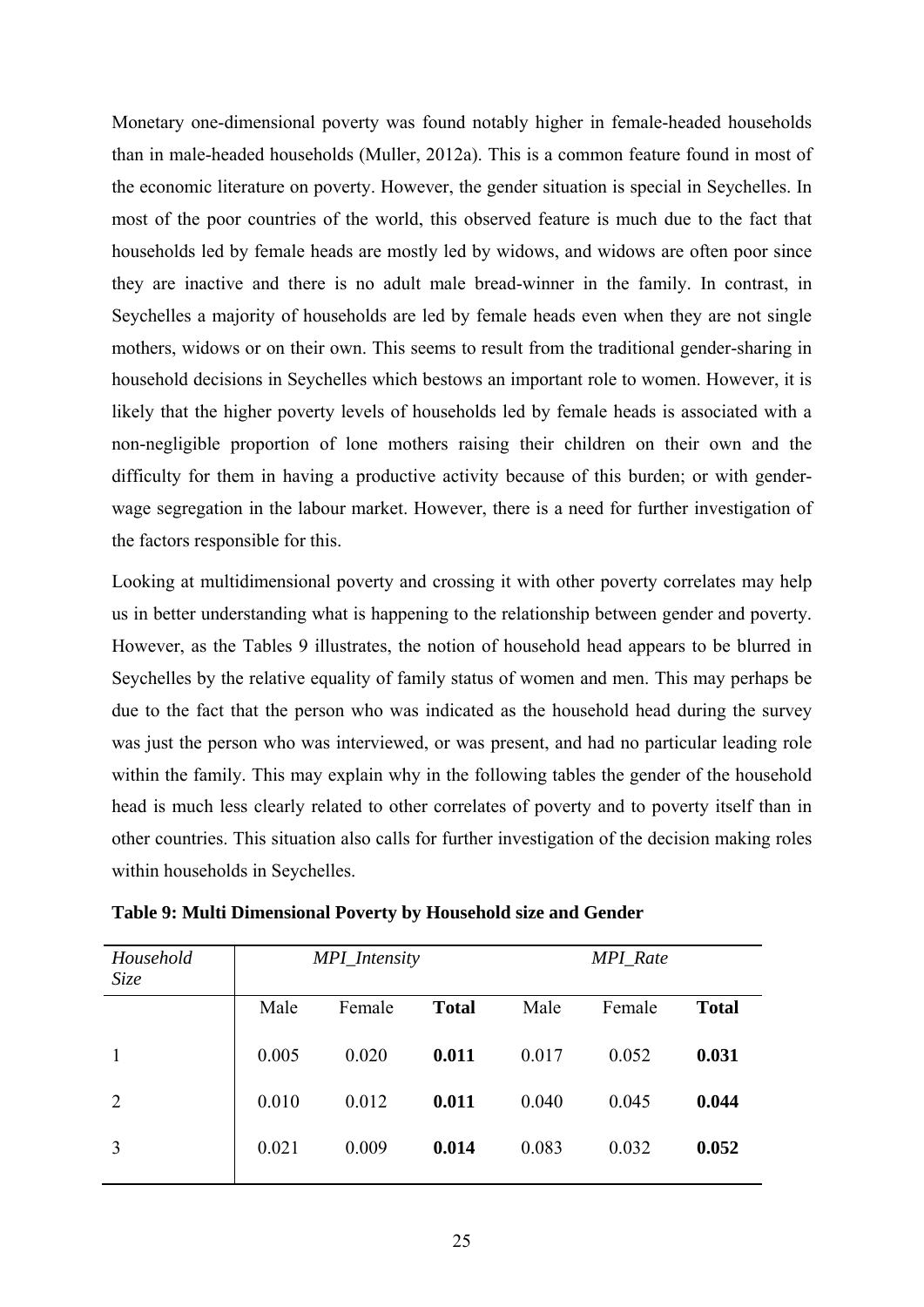| 4            | 0.047 | 0.064 | 0.056 | 0.082 | 0.127 | 0.106 |
|--------------|-------|-------|-------|-------|-------|-------|
| 5            | 0.042 | 0.052 | 0.048 | 0.100 | 0.136 | 0.121 |
| $6+$         | 0.070 | 0.070 | 0.070 | 0.133 | 0.118 | 0.123 |
| <b>Total</b> | 0.032 | 0.038 | 0.036 | 0.075 | 0.086 | 0.081 |

It is observed that multidimensional poverty is slightly higher for households led by a woman  $(M = 0.038, \text{ IM} = 0.075)$  than by a man  $(M = 0.032, \text{ IM} = 0.075)$ . Furthermore, multidimensional poverty is much higher for women living on their own, as compared to men in the same situation. Poverty is slightly higher in households led by women for household sizes four and five. It is lower for household size over five, and equivalent for households made of two persons. No obvious explanations emerge from what appears to be a complex demographic situation.

Households led by female managers, technicians and unemployed are less affected by multidimensional poverty than their male counterpart (Table 10). In the case of unemployed women, they may often benefit from social support from the state, for example through schemes assisting 'abandoned women'. On the opposite, households led by female clerical, service and manual workers as well as other inactive workers suffer more from poverty than their male equivalents.

| Occupation of the Head                                    |       | M      |              |       | IM     |              |  |
|-----------------------------------------------------------|-------|--------|--------------|-------|--------|--------------|--|
|                                                           | Male  | Female | <b>Total</b> | Male  | Female | <b>Total</b> |  |
| <b>Managers Professionals &amp;</b><br><b>Technicians</b> | 0.028 | 0.011  | 0.019        | 0.063 | 0.021  | 0.040        |  |
| <b>Clerical &amp; Service Workers</b>                     | 0.026 | 0.044  | 0.038        | 0.040 | 0.109  | 0.087        |  |
| <b>Manual Workers</b>                                     | 0.039 | 0.058  | 0.047        | 0.094 | 0.126  | 0.108        |  |
| Unemployed                                                | 0.074 | 0.052  | 0.059        | 0.111 | 0.090  | 0.096        |  |
| <b>Other Inactive</b>                                     | 0.024 | 0.036  | 0.032        | 0.073 | 0.085  | 0.081        |  |
| <b>Total</b>                                              | 0.032 | 0.038  | 0.036        | 0.075 | 0.086  | 0.081        |  |

**Table 10: Multi Dimensional Poverty by Occupation and Gender of Head**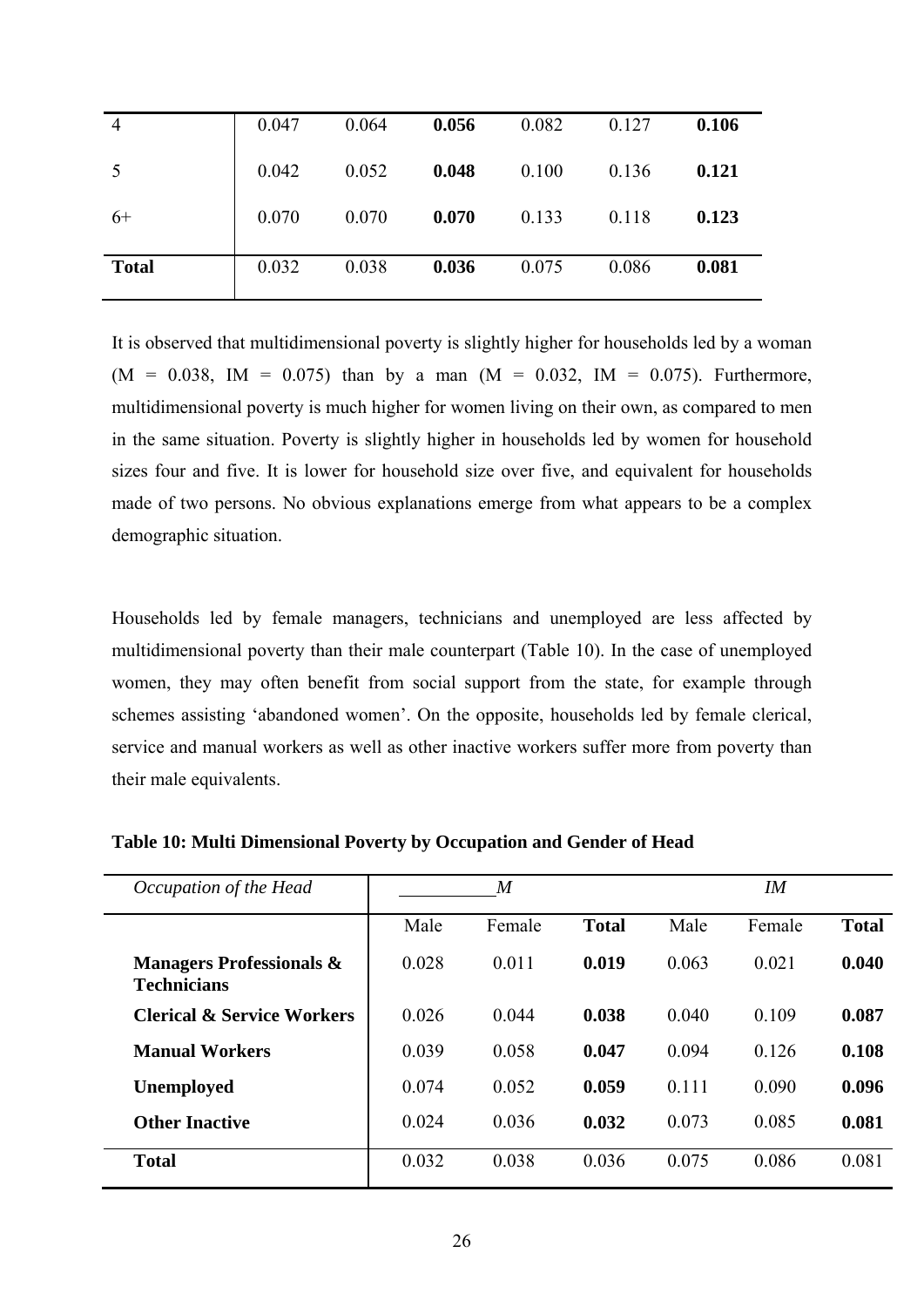Analysis by level of education reveals that female-led households are more affected by multidimensional poverty when the head has primary/secondary education, or university level diploma (Table 11). In contrast, when the head has no schooling, or has a vocational diploma, multidimensional poverty is higher for male-led households.

Agriculture-Fishing and Trade-Transport sectors show higher multidimensional poverty for female-led households (Table 12). This may be related to the physical strength disadvantage of female workers for many activities in these sectors. In contrast, there is more such poverty in male-led households working in 'Other Services'. It is noticeable that in sectors where wages do not depend on gender, such as for civil services, education and health sectors, there is not much difference in poverty between female-led and male-led households.

| <b>Education of the Head</b> |       | M      |              |       | IM     |              |
|------------------------------|-------|--------|--------------|-------|--------|--------------|
|                              | Male  | Female | <b>Total</b> | Male  | Female | <b>Total</b> |
| No Schooling                 | 0.025 | 0.013  | 0.018        | 0.117 | 0.038  | 0.069        |
| Primary                      | 0.032 | 0.042  | 0.038        | 0.067 | 0.095  | 0.082        |
| Secondary                    | 0.037 | 0.042  | 0.040        | 0.101 | 0.100  | 0.100        |
| Vocational/Polytechnic       | 0.036 | 0.028  | 0.031        | 0.071 | 0.050  | 0.058        |
| University $(\&$ pre)        | 0.019 | 0.040  | 0.027        | 0.035 | 0.111  | 0.065        |
| <b>Total</b>                 | 0.032 | 0.038  | 0.036        | 0.075 | 0.086  | 0.081        |

**Table 11: Multi Dimensional Poverty by Education of Head and Gender** 

### **Table 12: Multi Dimensional Poverty by Occupation and Gender of Head**

| Sector_Head                 | $\overline{M}$ |                |              | IM    |        |              |
|-----------------------------|----------------|----------------|--------------|-------|--------|--------------|
|                             | Male           | Female         | <b>Total</b> | Male  | Female | <b>Total</b> |
| No Sector                   | 0.036          | 0.042          | 0.040        | 0.085 | 0.094  | 0.090        |
| Agriculture/Fishing/Quarry  | 0.011          | 0.074          | 0.034        | 0.062 | 0.111  | 0.08         |
| Manufacturing/Energy/Water/ | 0.036          | 0.022          | 0.030        | 0.090 | 0.090  | 0.090        |
| Construction                |                |                |              |       |        |              |
| Trade, repairs & Transport  | 0.016          | 0.135          | 0.056        | 0.05  | 0.2    | 0.1          |
| Hotels and Restaurants      | 0.023          | 0.014          | 0.019        | 0.039 | 0.043  | 0.041        |
| <b>Other Services</b>       | 0.073          | $\overline{0}$ | 0.038        | 0.2   | 0      | 0.111        |
| Professional, scientific,   | 0.031          | 0.030          | 0.031        | 0.061 | 0.075  | 0.070        |
| administration              |                |                |              |       |        |              |
| Education & Health          | 0.059          | 0.050          | 0.052        | 0.111 | 0.111  | 0.111        |
| <b>Total</b>                | 0.032          | 0.038          | 0.036        | 0.075 | 0.086  | 0.081        |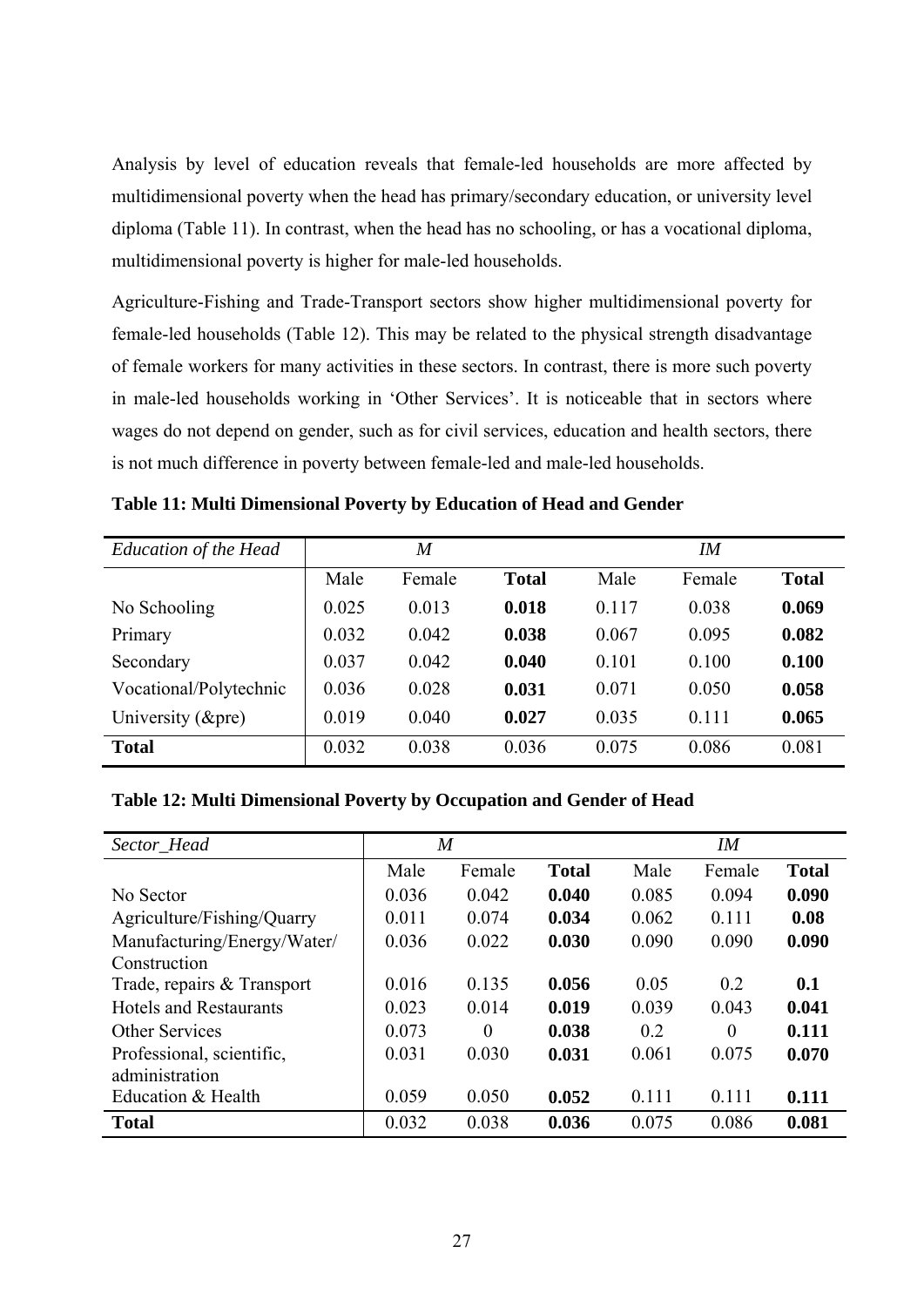On the whole, no pervasive evidence of gender-biased poverty emerges from these data, although, as mentioned before, this may be on account of the ambiguity of the notion of household head in Seychelles

### **7. Estimates of Multidimensional Targeting Performance**

Based on the available data, we now discuss the targeting of the social welfare support in Seychelles. Because of the lack of adequate administrative data, we use the information about Social Welfare Agency support (SWA) collected from the Living Condition Survey for our analysis. Indeed, at present no similar information can be obtained from the Agency for Social Protection.

Our analysis reveals that even if some households are in dire straits, they do not always feel comfortable to apply for social aid from SWA (Table 13). 20% of respondents would find it embarrassing 'for a less fortunate family' to seek SWA aid. However, as many as 35% of the households have already sought support from SWA. Besides, 16% of households who had sought SWA assistance said that they currently had no financial problems. This may be because their situation has improved, or because they wanted to take advantage of social aid though they never really needed it. This suggests reviewing the social wefare system to plug loopholes. On the other hand, only 3% of households responded that they were not aware whether government benefits exist or how to get them.

| Not on Welfare because        | Percentage |
|-------------------------------|------------|
| No need                       | 38.2       |
| Do not know if benefits exist | 0.76       |
| Do not know how to get        | 1.91       |
| benefits                      |            |
| Embarrassed to ask            | 3.44       |
| Do not qualify                | 31.34      |
| Other                         | 10.57      |
| <b>Not Stated</b>             | 13.76      |
| Total                         | 100        |

**Table 13: Responses Relating to Social Aid in Seychelles** 

12% of households surveyed stated that they were receiving SWA aid. This figure however, needs to be compared with official SWA statistics which are not readily available as such information from surveys may underestimate the actual extent/coverage of welfare programs.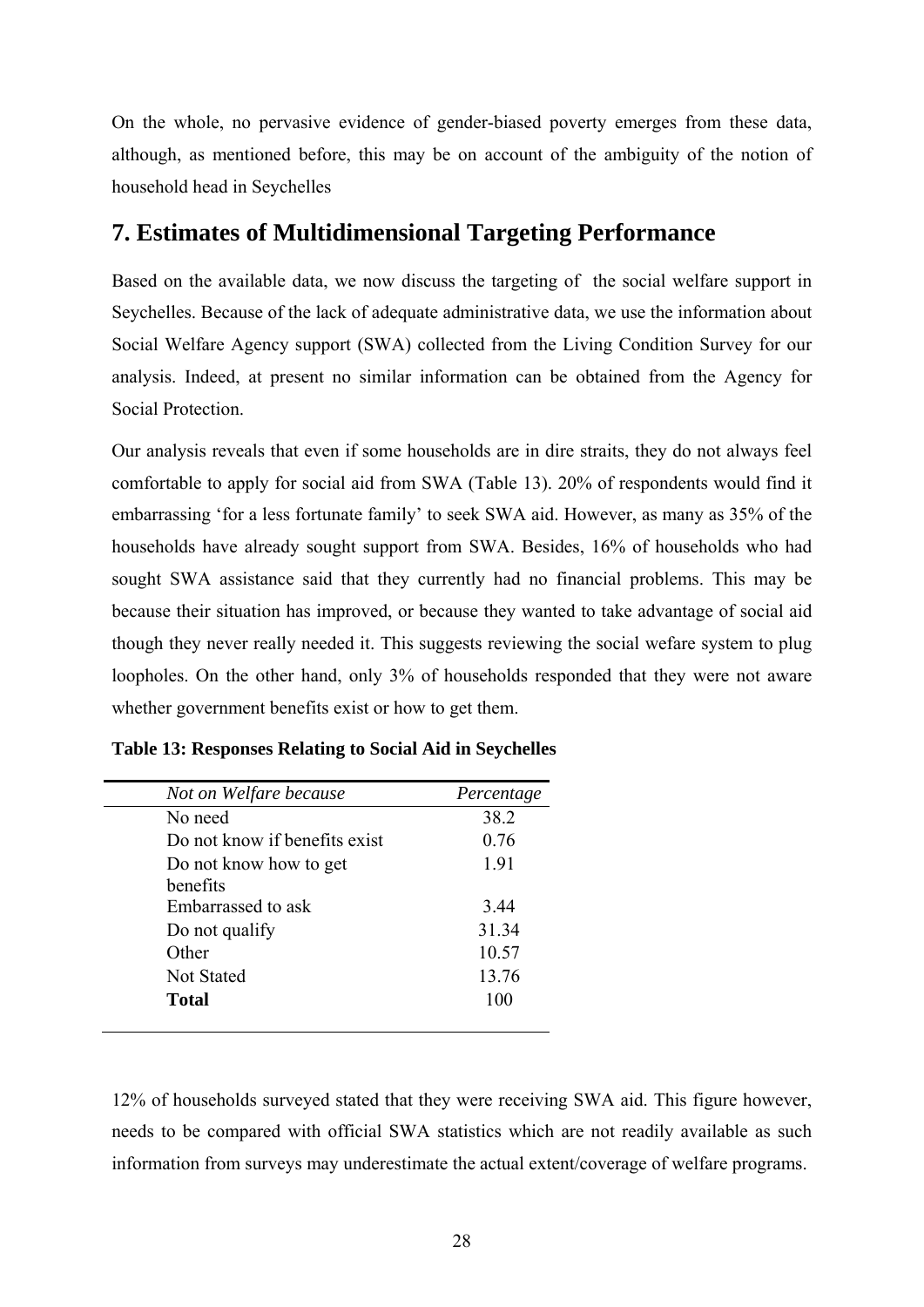Our analysis shows that the main source of income of the households is predominantly wage earnings (68%). In contrast, the households who received social aid in the past, or are currently receiving it, often stated that this aid is their main source of income (69% and 81%, respectively). This result indicates long-term dependence of some households on social welfare .

The information about the type of social aid being received is far from accurate in the LCS data. We therefore use the data on the assistance provided by SWA for working out targeting indicators for the Agency for Social Protection in Seychelles. Multidimensional (IM) and monetary (M) poverty indicators have been multiplied by 100 in the Tables 14, 15 and 16 to make them more comparable. Thus, IM is the percentage of the multidimensional poor. (M is not a percentage, though).

**Table 14: Responses regarding receipt of Social Benefits** 

| Receiving Welfare<br>at Present | M  | IМ   |
|---------------------------------|----|------|
| Yes                             | 63 | 15.3 |
| No                              | 39 |      |
| <b>Total</b>                    | 36 |      |

|  | Table 15: Responses regarding receipt of Social Benefits -Poor & Non Poor |  |  |  |  |
|--|---------------------------------------------------------------------------|--|--|--|--|

| Receiving<br>Welfare at<br>present | IM       |                   | <b>Monetary Poverty</b> |       |  |
|------------------------------------|----------|-------------------|-------------------------|-------|--|
|                                    | Not Poor | Poor              | Not Poor                | Poor  |  |
| Yes                                | 10.69    | 21.88             | 11.22                   | 14.58 |  |
| No                                 | 88.75    | 78.13             | 88 34                   | 84.38 |  |
| Not Stated                         | 0.56     | $\mathbf{\Omega}$ | 0.44                    | 1.04  |  |
| <b>Total</b>                       | 100      | 100               | 100                     | 100   |  |

#### **Table 16: Percentage of Social Welfare Beneficiaries**

| Receiving<br>Welfare | M | <b>Monetary Poverty</b> |
|----------------------|---|-------------------------|
|                      |   |                         |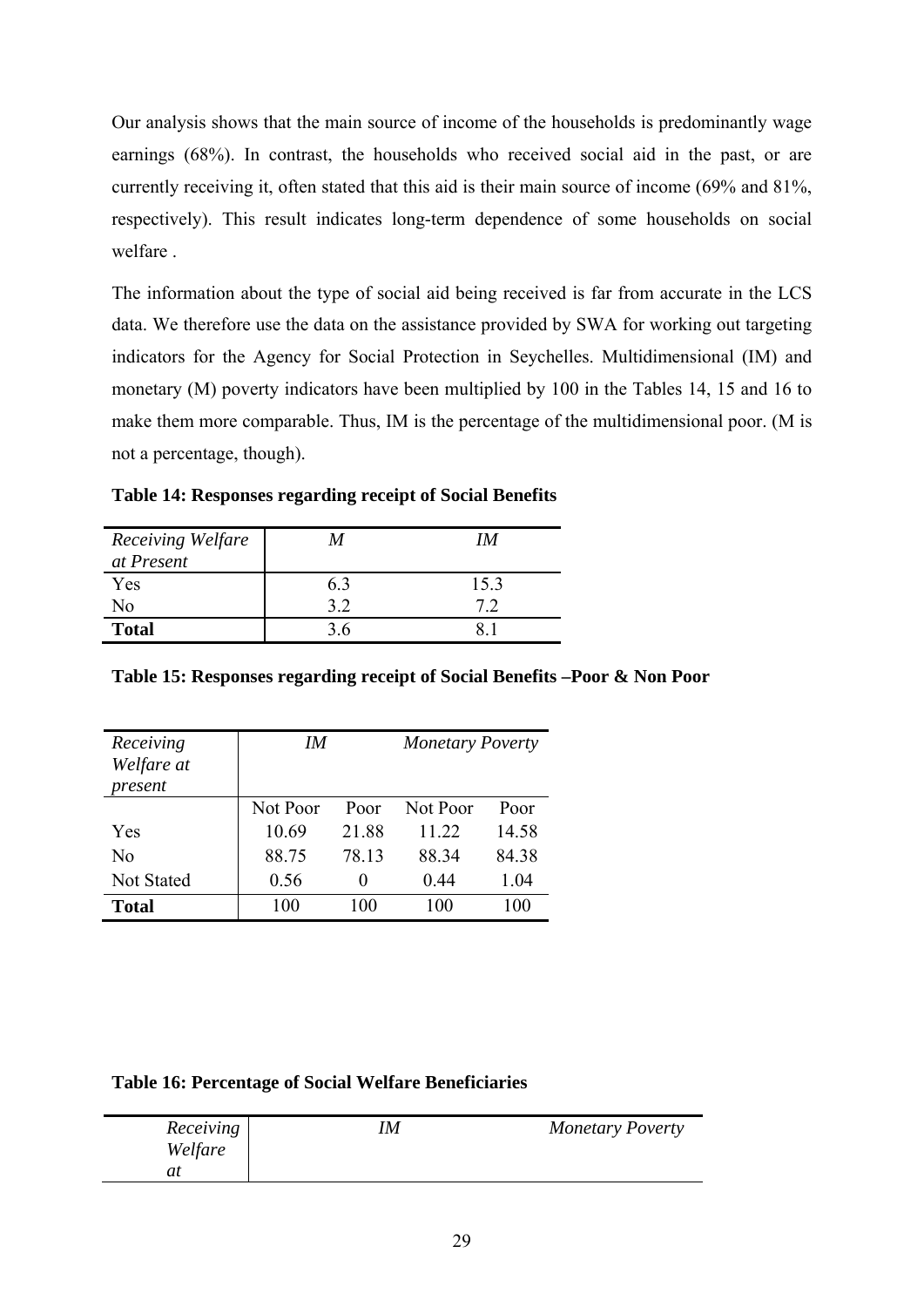| present      |            |       |       |       |
|--------------|------------|-------|-------|-------|
|              | <b>Not</b> | Poor  | Not   | Poor  |
|              | Poor       |       | Poor  |       |
| Yes          | 84.62      | 15.38 | 84.62 | 15.38 |
| No           | 92.74      | 7.26  | 88.21 | 11.79 |
| <b>Total</b> | 91.84      | 8.16  | 87.72 | 12.28 |

It is reassuring to find that the multidimensional poverty is almost twice higher for people receiving social benefits (15% of them are multi-dimensionally poor) than for the population at large (8%) (Table14).

Table 15 shows the percentage of the poor and non-poor households that receive or do not receive social benefits, for our two alternative notions of poverty - multi-dimensional and monetary. Only about 22 % of the multidimensional poor households receive social assistance, which is quite low. However, in terms of monetary poverty, only 15 % of the poor households benefit from social welfare programs. Clearly, there is much need for reviewing and reforming social welfare programs in Seychelles. Notwithstanding this, there still appears to be some useful selection of applicants as the number of non-destitute households receiving welfare is slightly lower. The very low coverage in the case of monetary poverty may be on account of the fact that it is based on 2006 data, while the information about multidimensional poverty and social programs corresponds to 2011. Besides, some households may have escaped monetary poverty between the two periods, and therefore may no longer need social support. However, on the whole, the coverage of the poor by social welfare appears to be considerably low. Adopting a multidimensional approach may only help to alleviate the coverage problem to limited extent as this is probably the consequence of the piece-meal approach historically adopted for social programs in Seychelles, without any clear-cut targeting.

85 % of the SWA beneficiaries are not multidimensional poor, in the sense that they are not shelter-food destitute (Table 16). Interestingly, the same percentage of non-poor households receiving social aid is also observed in the case of monetary poverty. Even if a large degree of leakage of welfare benefits is relatively common, the situation in Seychelles should raise special concerns warranting further investigation and corrective action. Our analysis reveals that a large majority of households benefiting from social welfare in Seychelles are just not poor according to the new MPI measures, which suggests that they may not be the relevant target group for social programs.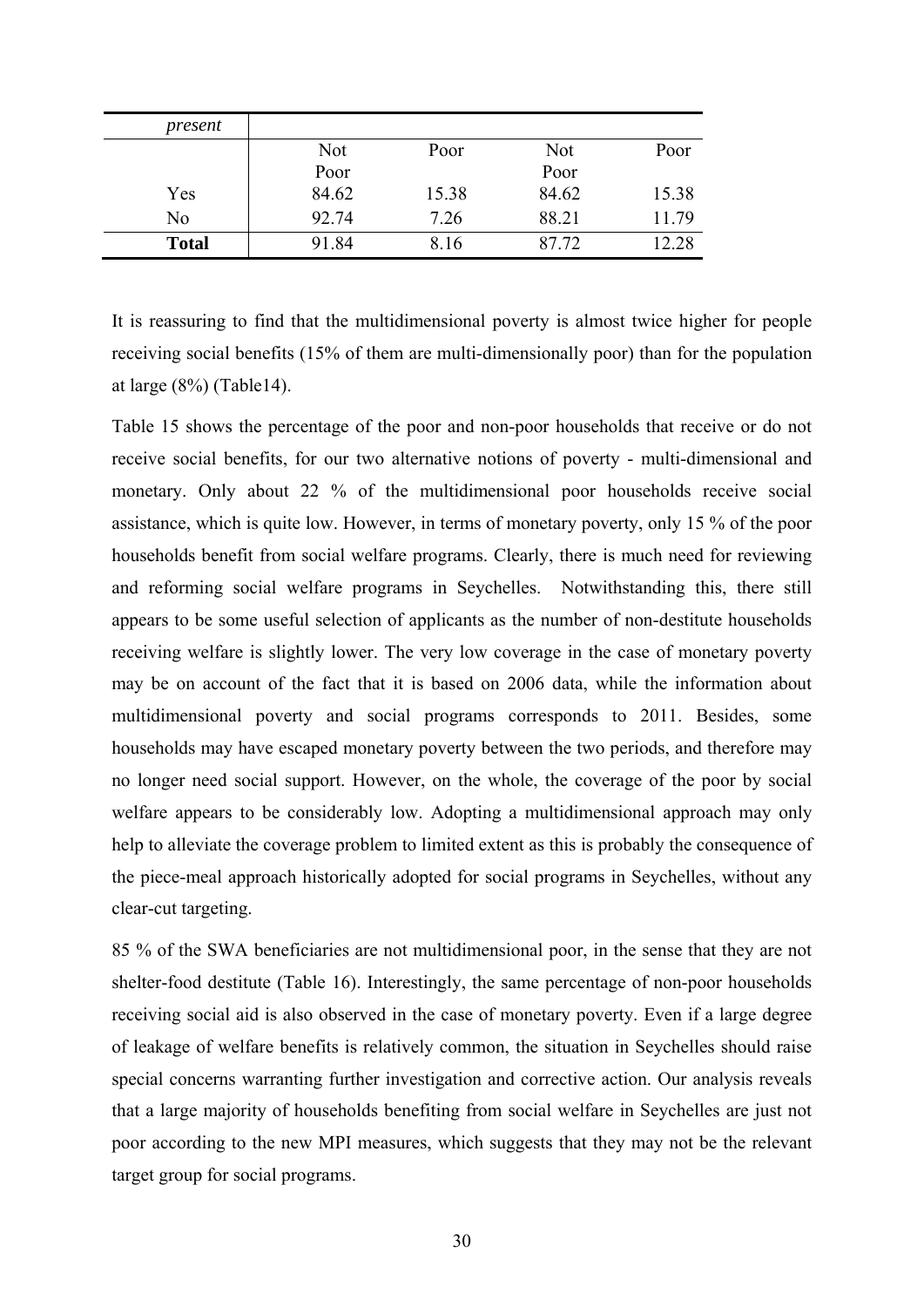### **8. Conclusion**

We have argued for the adoption of a new approach to measurement of multidimensional poverty in Seychelles and identified several methodological limitations of previous studies in this regard. The typical approaches to measuring multidimensional poverty are denoted through the Intersection approach (a poor person is poor in all dimensions) and the Union approach (a poor person is poor in at least one dimension). However, in middle-income countries, when considering more than two or three dimensions, the Intersection approach yields an estimation of poverty rates equal to zero or almost zero, while the Union approach yields estimates of the majority of the population being poor, which is grossly counterintuitive for these countries.

The typical application of the Alkire and Foster method (MPI index) in these countries meet with other problems too. The typically used wellbeing indicators for each dimension correspond to almost zero population of destitute households. Zero poverty in Seychelles is not factually correct and therefore of little practical relevance as a social indicator. There appears be some arbitrariness in various steps (choice of the dimensions, weights for each of the dimensions, global poverty thresholds) suggesting that the results too may be arbitrary.

The methods used in the literature all amount to proposing different arbitrary weighed averages of destitution indicators. The methodology used in this paper is different and innovative in that it is based on the notion of priorities expressed by households and not merely on counting weighted dimensions. Our choice of welfare indicators are largely based on available data.

Our results show that there is a non-negligible amount of multidimensional poverty in Seychelles, which mostly corresponds to shelter and food destitution. Several correlations of multidimensional poverty have been analysed, although gender is surprisingly little correlated to such poverty.

When assessing the performance of the social program, whether in terms of multidimensional poverty or monetary poverty, we find that the coverage of the poor by social welfare programs is significantly low in Seychelles, while the amount of leakage of social benefits to the non-poor is very large.

Our proposed new methodology is simple, globally replicable and can be applied to other country contexts. The only requirement being that a survey is conducted incorporating some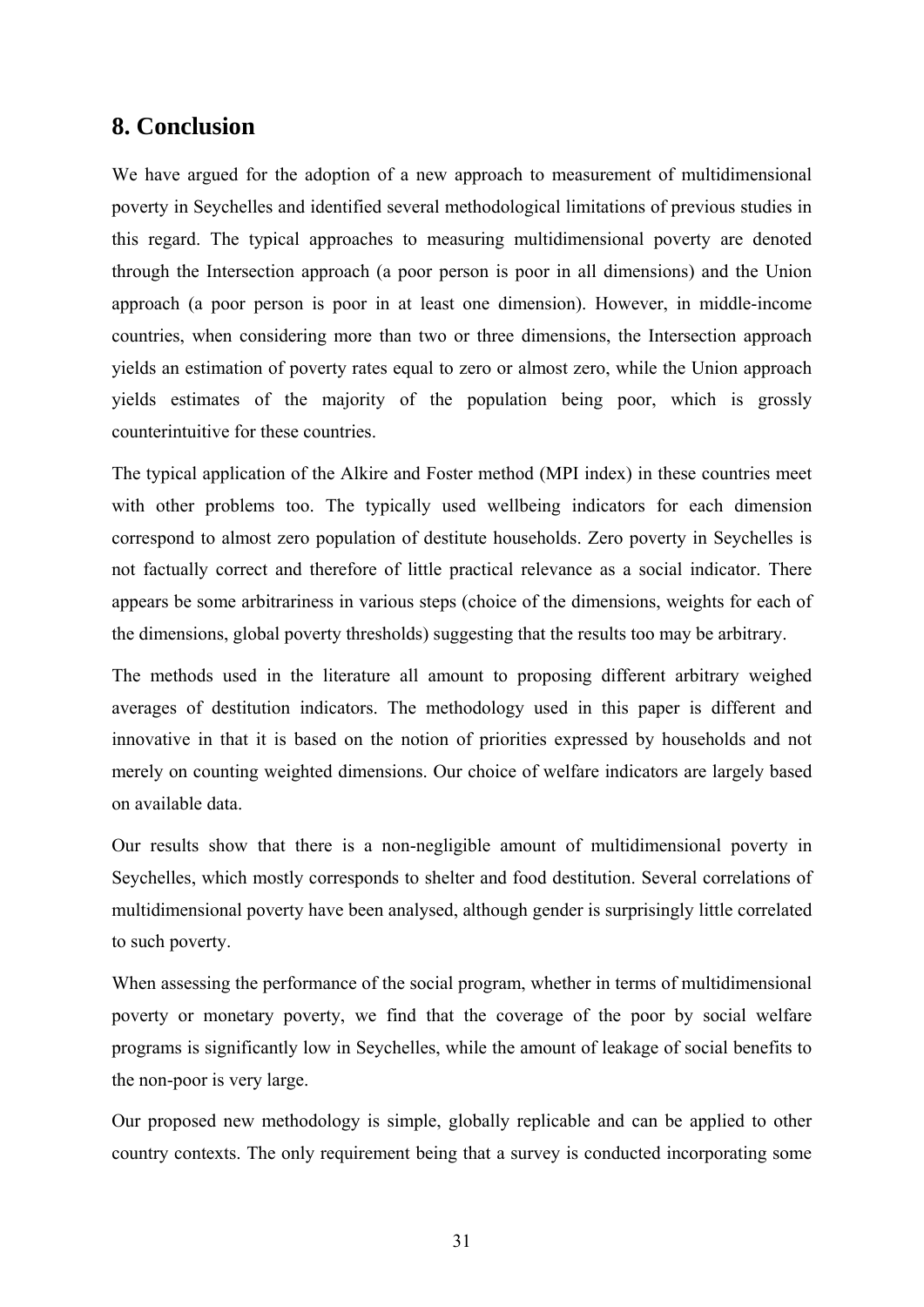of the questions about destitutions and priorities of the Living Conditions Survey. This is a cost effective tool for data collection as the questions can be incorporated in any household survey routinely carried out in different countries. The advantage of this proposed approach is that each country would have a definition of multidimensional poverty capturing better both its household opinions and priorities and its policy context. Besides enhanced targeting efficiency, formulating social welfare policies could become much easier as the poverty measure would reflect better the poor households priorities and choices, and thus better support the programs for upliftment of the poor and vulnerable.

We have no pretentions that our multidimensional poverty measure helps in fully addressing all the shortcomings of the global MPI in the context of a middle-income country. The main limitation of our proposed new methodology relates to availability of data/information. For our methodology to be applied, a specific household survey must be carried out that provides information on the diverse dimensions of welfare destitutions and on household welfare priorities.

Let us turn to a few policy recommendations. First, there is a need for building a better and comprehensive data system in Seychelles in order to improve targeting efficiency and guide and facilitate evidence-based social policies. In particular, asking questions about the decision making role of the diverse members in the household would help in clarifying statistical results typically based on the characteristics of the household head. Moreover, more accurate information on the characteristics of the dwelling and occupation variables would facilitate review of social programs and also help the ASP to adopt better selection criteria to plug leakages and improve efficiency and effectiveness of social welfare programs in Seychelles.

Indeed, one of the main policy recommendations in order to raise the overall performance of social welfare programs in Seychelles, and notably increase the coverage of the poor by social welfare programs, is to develop a fully-fledged social database in which all the necessary characteristics of the applicant and of her/his household could be recorded. Only then, could the ASP hope to gain the capacity to select applicants based on robust statistical techniques. For example, various accurately defined categories of potential beneficiaries could be used on the basis of easy-to-observe characteristics. In particular, knowing more about household demographics and dwelling and economic activities of the household members would be crucial.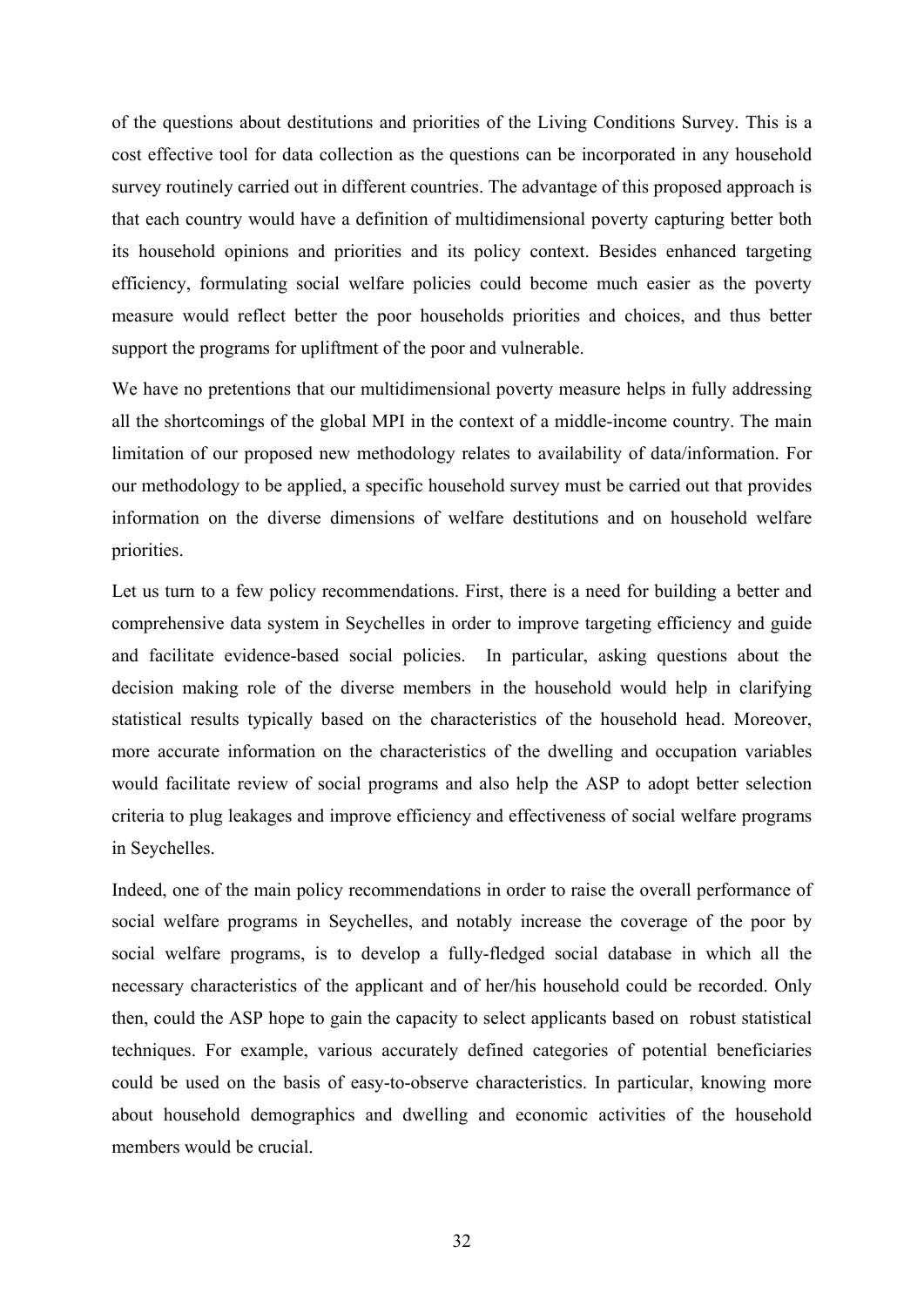One implication of our findings is that it is possible, and relatively cheap to implement, to produce multidimensional poverty measures for middle-income countries that not only can be justified methodologically instead of based on arbitrary rules, and also can deliver relevant and realistic estimates for poverty alleviation policies.

Other methodological lessons emerge. On the one hand, developing a rigourous axiomatic setting for these new estimators seems to be important, and is currently under progress. On the other hand, there is clearly some potential of poverty measurement improvement by developing innovative questionnaires that help analyst to extract more information about basic needs from household answers.

However, one main lesson is about policy. Clearly, our empirical results show that broadening the scope of poverty measurement with realistic methods suggests to question and reorient traditional poverty alleviation policies that are often exclusively based on monetary poverty indicators.

Nonetheless, our approach also meet some limits. As regards the robustness of our new methodology, there are many different notions of robustness. For example, one is robustness with respect to the set of chosen welfare dimensions. Our approach is robust to this since we leave the households free to tell what their welfare priorities are. So, *a priori* any set of dimensions could be included, depending on household answers. Of course, we recognize that different ways of asking the questions may deliver slightly different results. However, for Seychelles we are confident about the fact that the main welfare issues have been captured. Another area for robustness relates to the choice of the destitution indicators for each dimension. Here, we believe that further investigation with more up-to-date and detailed data could lead to more precise results. In the case of Seychelles, ultimately, the choice and definition of these destitution indicators is a decision to be taken by the local authorities, and notably, the Steering Committee on Multidimensional Poverty.

Further robustness with respect to the choice the poverty line is not as serious an issue for our multidimensional poverty measure as in most other poverty analysis. Indeed, several of our destitution indicators, notably food, are directly based on the subjective statements of destitution rather than comparisons of levels of welfare attributes with dimension-specific poverty lines. However, robustness is not necessarily a quality. For example, it is worrying that largely changing the level of the poverty line in some studies does not change much the results of the analysis. This may suggests that the poverty lines are not really important for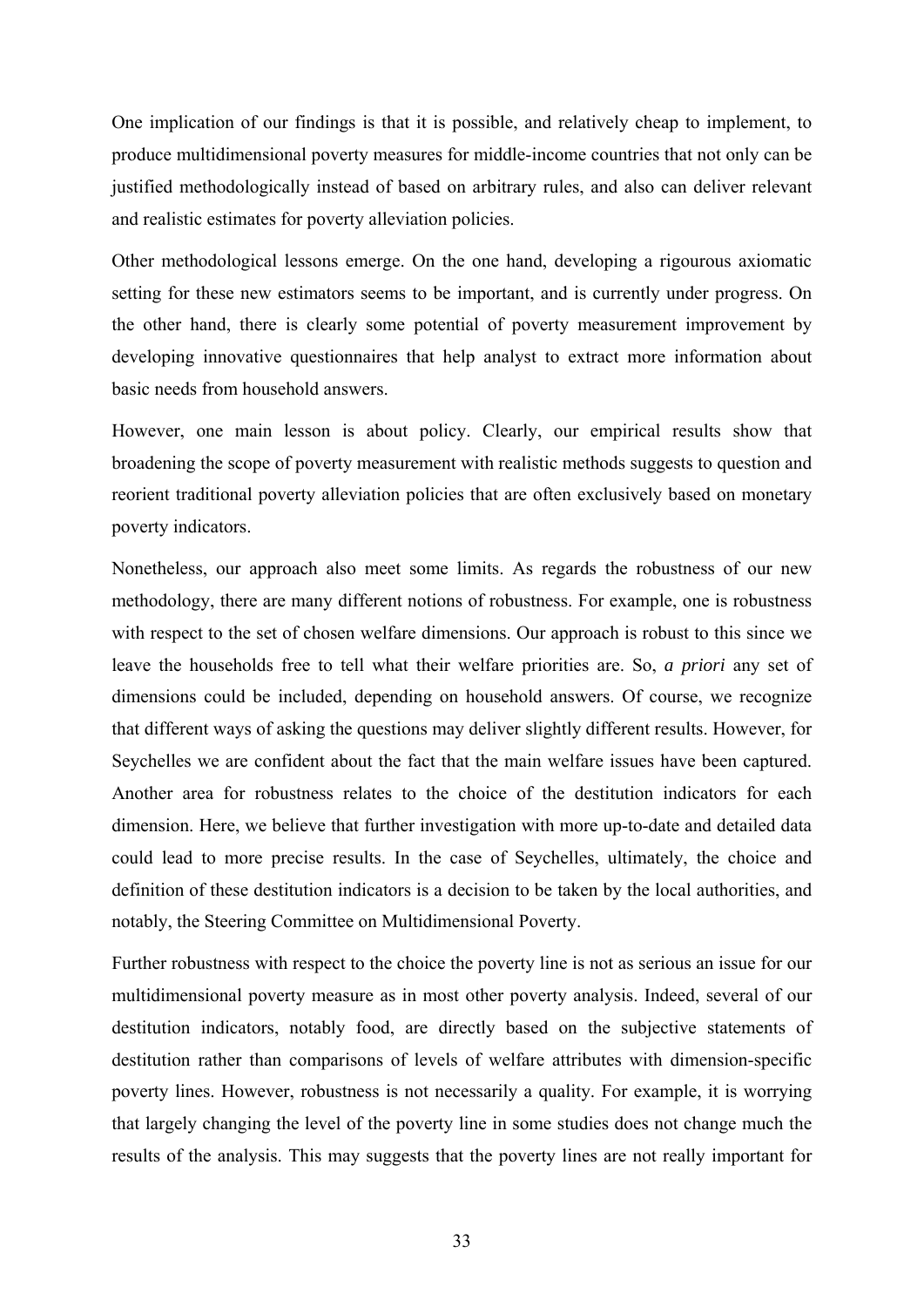poverty analysis, which does not sound logical, and perhaps indicates that inequality analyses would be more appropriate in such cases.

One issue is that here, as in most poverty analyses, we can only consider one period. However, the surveyed household statements show that saving, insurance and credit are important concerns for some households, hinting at the need to incorporate some kind of intertemporal information in the measurement of poverty.

Despite the considerable effort made in the specification of the destitutions, more justification of the specification of these destitution variables would be useful, and could be a standard object of investigation by social security administrations. Finally, collecting quantitative data on deprivations, and not only on the incidence of these deprivations, would allow analysts to compute and provide more precise indicators of the size of multidimensional poverty. Ultimately, the responsibility of such data requirements dwells in governments and donors, while it must not be underestimated.

#### **References**

Alkire, S. and J. Foster, 2009, "Counting and Multidimensional Poverty," in Von Braun, J. (ed.), "The Poorest and the Hungry: Assessment, Analysis and Actions," International Food Policy Research Institute, Washington D.C.

Alkire, S. and J. Foster, 2010, "Acute Multidimensional Poverty: A New Index for Developing Countries," OPHI Working Paper No. 38, July, University of Oxford.

Alkire, S. and J. Foster, 2011, "Counting and Multidimensional Poverty," *Journal of Public Economics*, Vol. 95, Nos 7-8, 476-487, August.

Anand, S. and A.Sen, 1999, "The Income Component of the Human Development Index," Journal of Human Development, 1:83-106.

Atkinson, A.B., 1970, "On the measurement of inequality," J. Econ. Theory 2, 244-263.

Atkinson, A.B., 2003, "Multidimensional deprivation: contrasting social welfare and counting approaches," Journal of Economic Inequality, 1:51-65.

Atkinson, A.B. and F. Bourguignon, 1982, "The comparison of multi-dimensioned distributions of economic status," Rev. Econ. Stud 49 , 181-201.

Atkinson, A. B. and F. Bourguignon, 2000, "Income Distribution and Economics," in "Handbook of Income Distribution" (A.B. Atkinson and F. Bourguignon, ed.), North-Holland .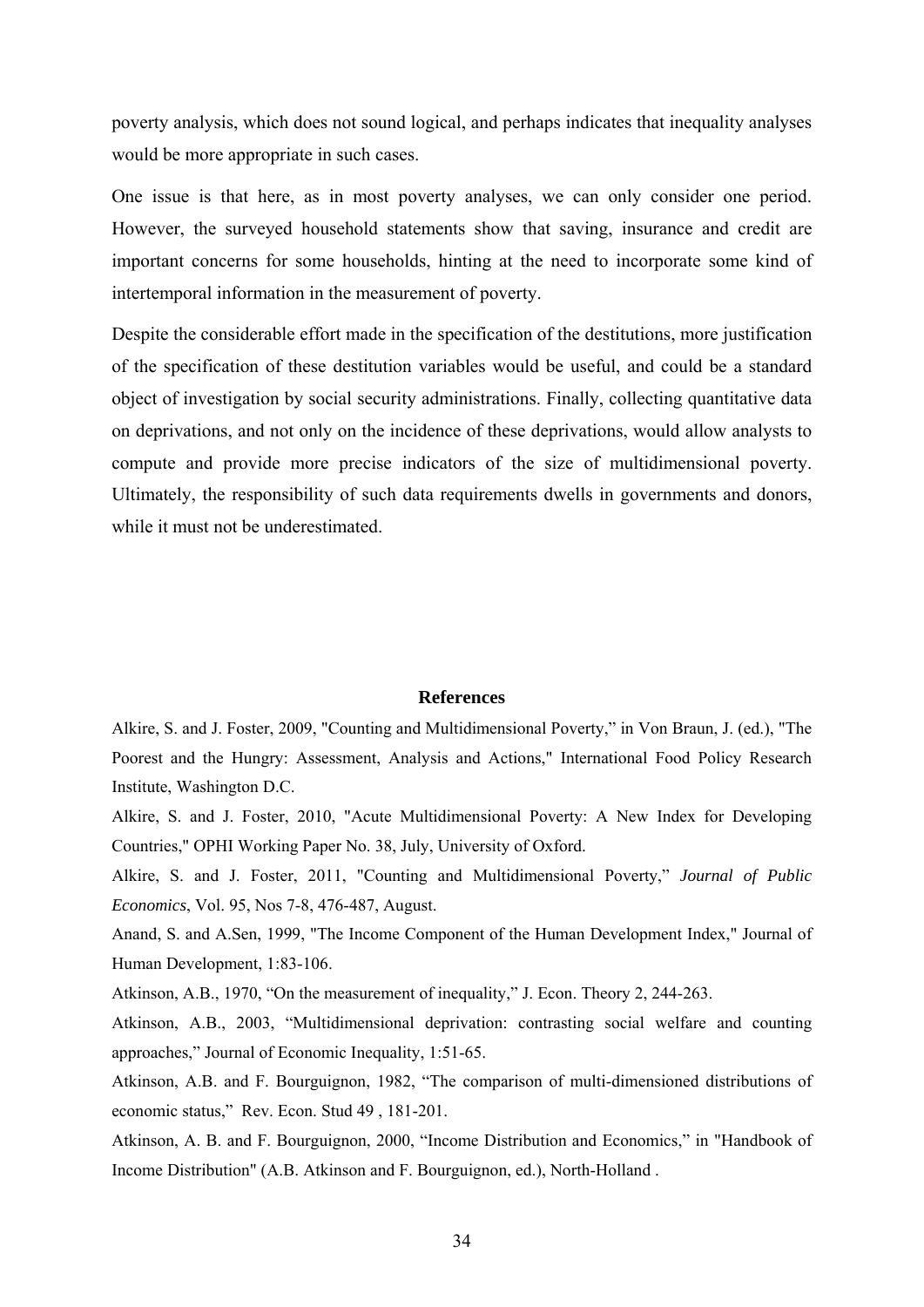Belhadj, B., 2012, "New weighting scheme for the dimensions in multidimensional poverty indices," Economic Letters, 116, 304-307.

Bourguignon, F. and Chakravarty S.R., 1998, "A Family of Multidimensional Poverty Measures," Working Paper Delta 98-03.

Bourguignon, F. and Chakravarty S.R., 2003, "The measurement of multidimensional poverty," Journal of Economic Inequality, 1: 25-49.

Cowell, F.A., 1993, "Measuring Inequality," 2<sup>nd</sup> edition, Cambridge University Press.

DasGupta, P. 1993, "*An Inquiry into Well-Being and Destitution*," Clarendon Press, Oxford.

Desai, M. and A. Shah, 1988, "An Econometric Approach to the Measurement of Poverty," Oxford Economic Papers, Vol. 40, 505-522.

Duclos J-C., D. Sahn and S. Younger, 2006a, "Robust multidimensional poverty comparisons," Economic Journal, 116(514): 943-968.

Duclos J-C., D. Sahn and S. Younger, 2006b, "Robust multidimensional spatial poverty comparisons in Ghana, Madagascar, and Uganda," World Bank Economic Review, 20(1): 91-113.

Foster, J.E., 1998, "Absolute versus Relative Poverty," American Economic Association Papers and Proceedings, 335-341, May.

Foster J.E. and AF. Shorrocks, 1988, "Poverty orderings," Econometrica 56:173-177.

Foster, J.E. and A.F. Shorrocks, 1988, "Poverty orderings and welfare dominance," Soc. Choice Welfare 5 , 179-198.

Gravel, N. and A. Mukhopadhyay, 2009, "Is India better off now than fifteen years ago? A robust multidimensional answer," Journal of Economic Inequality, vol. 8(2), pages 173-195, June.

Klasen, S. and S. Lange, 2012, "Getting Progress Right: Measuring Progress Towards the MDGs Against Historical Trends," mimeo Gottingen University, November.

Kolm, S.C., 1977, "Multidimensional Egalitarianisms," Quart. J. Econ. 91, 1-13.

Muller, C., 2005, "The Valuation of Non-Monetary Consumption in Household Surveys," *Social Indicators Research*, Vol. 72, No. 3, 319-341, July.

Muller, C., 2012a, "Poverty in Seychelles," UNDP Seychelles, Victoria, May.

Muller, C., 2012b, "The Living Conditions in Seychelles," UNDP Seychelles, Victoria, August.

Muller, C., 2013, "A New Collection Instrument for Welfare Analysis: The Living Condition Surveys in Seychelles and Mauritius," mimeo Aix-Marseille University, December.

Muller, C. and S. Bibi, 2010, "Refining Targeting against Poverty: Evidence from Tunisia", *Oxford Bulletin of Economics and Statistics*, Vol. 72, No. 3, June.

Muller, C. and A. Trannoy, 2011, "A dominance approach to well-being and inequality across countries," *Journal of Public Economics*, 95, 239-246.

Muller, C. and A. Trannoy, Multidimensional Inequality Comparisons: A Compensation Perspective, Journal of Economic Theory, 147, 1427-1449, 2012.